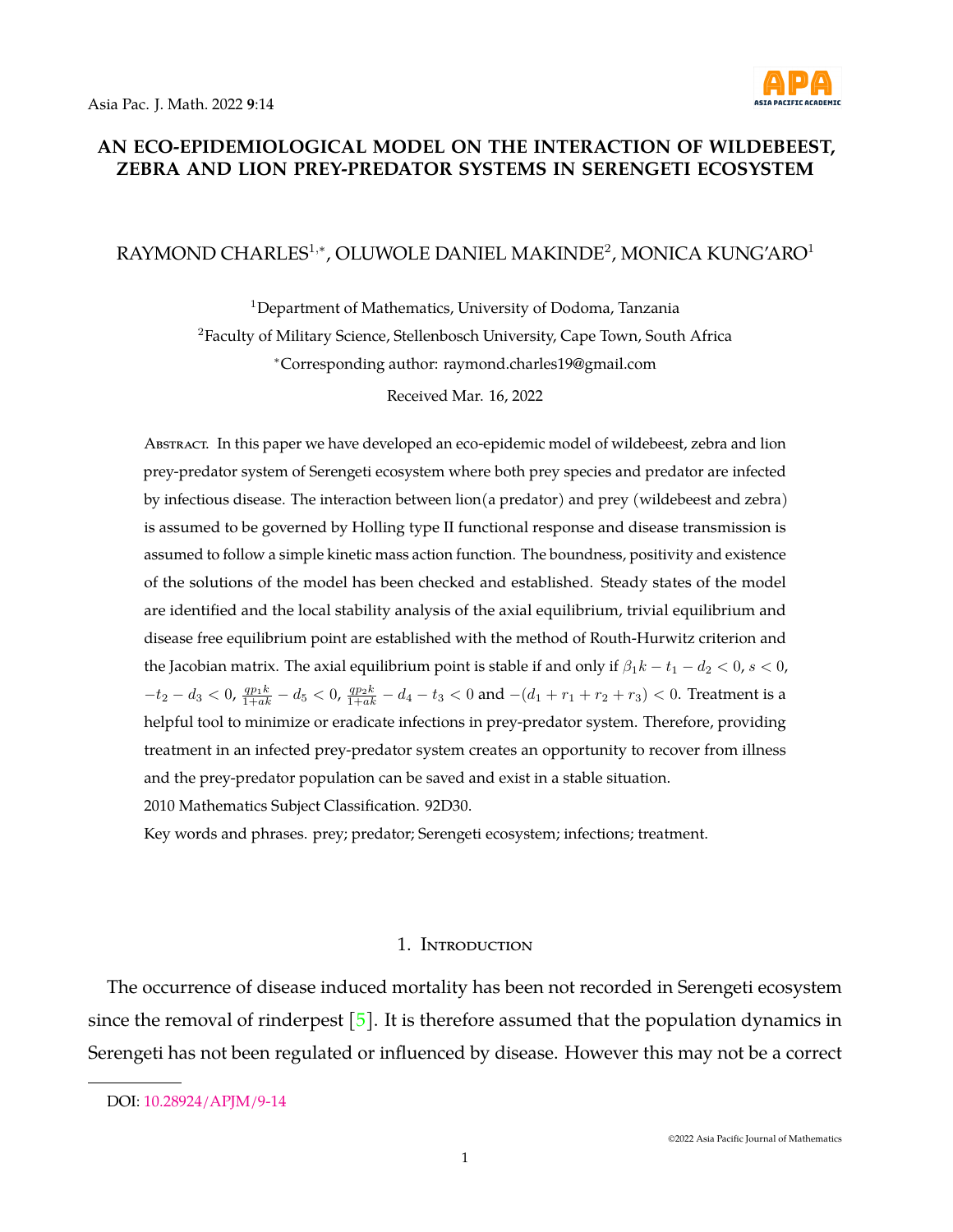supposition as  $\lceil 5 \rceil$  states that zebra are sensitive to regular epizootics as the consequences of their social structure. He found that the female remained in close contact with each other within groups, this maximizes the probability of epizootic transmissions. Sometimes infections in the ecosystem are not straight forward as the disease related mortality are generally dependent on an animal's nutritional status [\[6\]](#page-21-1). For instance, for ecto-endoparasites to reach fatal number, an animal must have inadequate disease resistance which tends to occur when it is undernaurished. Studying the influence of disease in the population dynamics of species in Serengeti ecosystem is potentially significant because they play a great role in stabilizing or distabilizing the ecosystem. For instance, it took more than ten years for Serengeti ecosystem to stabilize following the eruption of rinderpest disease in wildebeest as well as canine dispenser virus of 1994 in lion  $\lceil 6 \rceil$ . So far in many ecological studies of prey-predator systems with disease, it has been reported that predator take high parasites of infected prey  $\lceil 3 \rceil$ . Hence there has been a growing interest in the study of disease in prey-predator systems and mathematical modelling in both ecology and epidemiology are the important tool in understanding and analysing the dynamics of prey-predator systems. Anderson and May were the first to combine these two modelling systems [\[9\]](#page-21-2), [\[10\]](#page-21-3), [\[8\]](#page-21-4), while Chattopadhyay and Arino were the first who used the term eco-epidemiology [\[7\]](#page-21-5). Several mathematical models have been proposed and studied on prey-predator systems  $[1]$ . Many studies focused on the study of disease in prey only  $[4]$ . Other researchers were interested in the study of disease within predator only  $\lceil 10 \rceil$ ,  $\lceil 2 \rceil$  and there are also some studies on disease on both prey and predator. In this paper we proposed and studied disease in both prey species and predator with treatment given to infected prey and infected predator. Particularly focus on the disease outbreak among wildebeest, zebra and lion prey-predator systems in Serengeti ecosystem.

#### 2. Model Formulation

In this paper the model population is divided into seven compartments. Let us denote  $x_1(t)$ as the population of susceptible wildebeest,  $x_2(t)$  as the population of infected wildebeest,  $y_1(t)$  for susceptible zebra,  $y_2(t)$  for the population of infected zebra,  $z_1(t)$  for susceptible lion and  $z_2(t)$  for infected lion. This dynamics is assumed to follow Michaelis-Menten kinetics Holling type II function response. In formulating the model, the following assumptions are taken into considerations.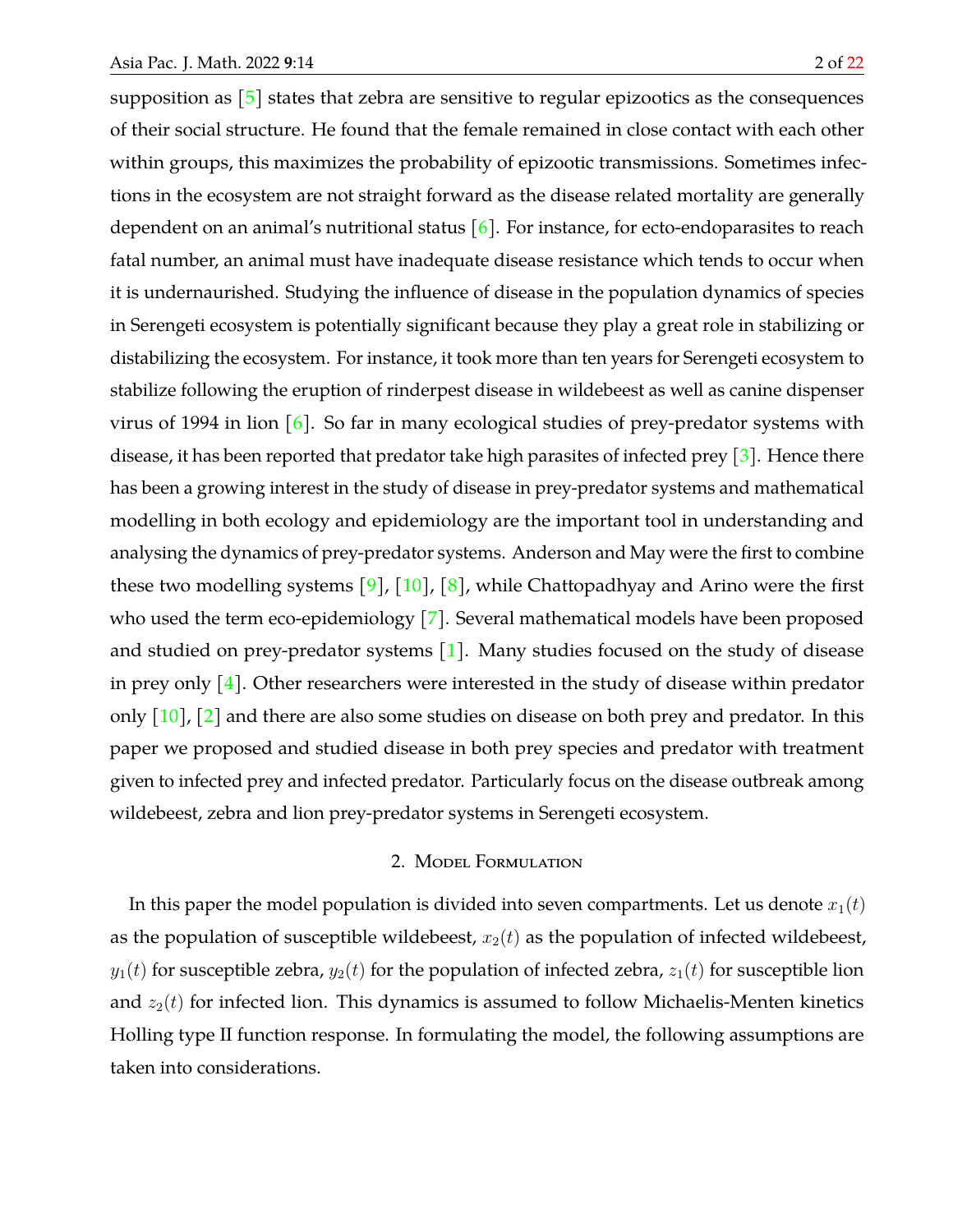- i In the absence of infectious disease the susceptible wildebeest and zebra grows logistically with intrinsic growth rate  $r$  and  $s$  respectively and environmental carrying capacities  $k$  and  $l$  respectively.
- ii In the presence of infectious disease, susceptible lion become infected lion during predation not genetically inherited.
- iii Only the susceptible prey can reproduce. Logistic law is used to model the birth process with assumption that births should always be positive. The infected prey is removed with the positive death rate or by predation before the possibility of reproducing. However the infected wildebeest  $x_2$  and infected zebra  $y_2$  contribute with susceptible ones,  $x_1$  and  $y_1$  to growth towards the carrying capacity k and l respectively.
- iv Susceptible prey become infected when they comes in contact with the infected when they comes in contact with the infected prey and this contact process is assumed to follow the simple mass action kinetics with  $\beta_1$ ,  $\beta_2$  and  $\alpha$  as the rate of conversion.
- v The infected lion can recover by treatment at the rates  $t_3$  and posesses a death rate of  $(d_4 + e)$  where  $d_4$  and e are the deaths due to infections an nature respectively.
- vi The predation functional response of lion towards both susceptible and infected prey are assume to follow Michaelis-Menten kinetics and is modelled using Hollings type II functional form with predation coefficient  $p_i(p_i > 0)$  and half saturation constants a and  $d$  ( $a > 0, d > 0$ ). According to the above assumptions we have the following set of differential equations;

<span id="page-2-0"></span>
$$
\begin{cases}\n\frac{dx_1}{dt} = rx_1(1 - \frac{x_1 + x_2}{k}) - \beta_1 x_1 x_2 + r_1 T - \frac{p_1 x_1 z_1}{a + x_1} - \frac{p_2 x_1 z_2}{a + x_1} \\
\frac{dx_2}{dt} = \beta_1 x_1 x_2 - t_1 x_2 - d_2 x_2 - \frac{p_3 x_2 z_1}{a + x_2} - \frac{p_4 x_2 z_2}{a + x_2} \\
\frac{dy_1}{dt} = sy_1(1 - \frac{y_1 + y_2}{l}) - \beta_2 y_1 y_2 + r_2 T - \frac{p_5 y_1 z_1}{d + y_1} - \frac{p_6 y_1 z_2}{d + y_1} \\
\frac{dy_2}{dt} = \beta_2 y_1 y_2 - t_2 y_2 - d_3 y_2 - \frac{p_7 y_2 z_1}{d + y_2} - \frac{p_8 y_2 z_2}{d + y_2} \\
\frac{dz_1}{dt} = \frac{qp_1 x_1 z_1}{a + x_1} + \frac{qp_5 y_1 z_1}{d + y_1} + r_3 T - \alpha z_1 z_2 - d_5 z_1 \\
\frac{dz_2}{dt} = \alpha z_1 z_2 + \frac{qp_2 x_1 z_2}{a + x_1} + \frac{qp_4 x_2 z_2}{a + x_2} + \frac{qp_6 y_1 z_2}{d + y_1} + \frac{qp_8 y_2 z_2}{d + y_2} - t_3 z_2 - d_4 z_2 \\
\frac{dT}{dt} = t_1 x_2 + t_2 y_2 + t_3 z_2 - d_1 T - r_1 T - r_2 T - r_3 T.\n\end{cases}
$$

With initial conditions  $x_1(0) \ge 0$ ;  $x_2(0) \ge 0$ ;  $y_1(0) \ge 0$ ;  $y_2(0) \ge 0$ ;  $z_1(0) \ge 0$ ;  $z_2(0) \ge 0$ ;  $T(0) \geq 0$ . Expressing the model in a more compact form we get;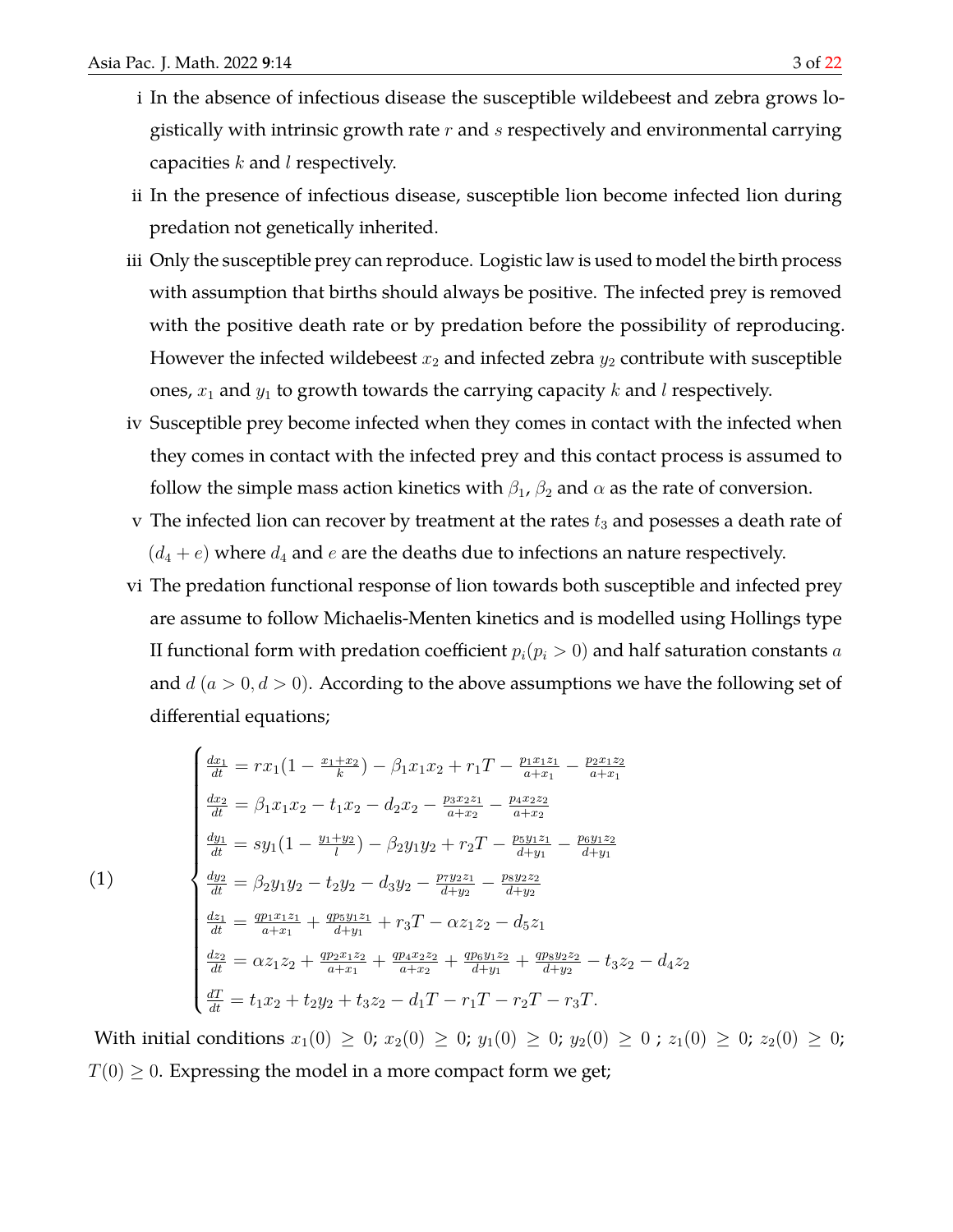$$
\begin{cases}\n\frac{dx_1}{dt} = x_1 \left\{ r \left( 1 - \frac{x_1 + x_2}{k} \right) - \left( \beta_1 x_2 + \frac{p_1 z_1 + p_2 z_2}{a + x_1} \right) \right\} + r_1 T \\
\frac{dx_2}{dt} = x_2 \left\{ \beta_1 x_1 - \left( t_1 + d_2 + \frac{p_3 z_1 + p_4 z_2}{a + x_2} \right) \right\} \\
\frac{dy_1}{dt} = y_1 \left\{ s \left( 1 - \frac{y_1 + y_2}{l} \right) - \left( \beta_2 y_2 + \frac{p_7 z_1 + p_6 z_2}{d + y_2} \right) \right\} + r_2 T\n\end{cases}
$$
\n(2)\n
$$
\begin{cases}\n\frac{dy_2}{dt} = y_2 \left\{ \beta_2 y_1 - \left( t_2 + d_3 + \frac{p_7 z_1 + p_8 z_2}{d + y_2} \right) \right\} \\
\frac{dz_1}{dt} = z_1 \left\{ q \left( \frac{p_1 x_1}{a + x_1} + \frac{p_5 y_1}{d + y_1} \right) - \left( \alpha z_2 + d_5 \right) \right\} + r_3 T \\
\frac{dz_2}{dt} = z_2 \left\{ q \left\{ \frac{p_2 x_1}{a + x_1} + \frac{p_4 x_2}{a + x_2} + \frac{p_6 y_1}{d + y_1} + \frac{p_8 y_1}{d + y_2} \right\} + \left( \alpha z_1 - d_4 - t_3 \right) \right\} \\
\frac{dT}{dt} = t_1 x_1 + t_2 y_2 + t_3 z_2 - \left( d_1 + r_1 + r_2 + r_3 \right) T\n\end{cases}
$$

Parameters  $r_1$ ,  $r_2$  and  $r_3$  are recovery rates of wildebeest, zebra and lion respectively,  $t_1$ ,  $t_2$  and  $t_3$  are treatment rate,  $d_1$ ,  $d_2$  and  $d_3$  are the death rates while  $q$  is the conversion rate of prey by predator.

# **Theorem 1.** (Boundness): All solutions of the system (1) are uniformly bounded within  $R_+^7$ .

*Proof*: Assume  $\{x_1(t), x_2(t), y_1(t), y_2(t), z_1(t), z_2(t), T(t)\}$  to be solutions of the system (1). Let  $U = x_1 + x_2 + y_1 + y_2 + z_1 + z_2$  Then, the derivative of U with respect to time (t) along the trajectory of the system (1) can be indicated as;

$$
\frac{dU}{dt} = \frac{dx_1}{dt} + \frac{dx_1}{dt} + \frac{dy_1}{dt} + \frac{dz_1}{dt} + \frac{dz_3}{dt} + \frac{dT}{dt}
$$
, substituting the model equations one gets;  
\n
$$
\frac{dU}{dt} \leq rx_1 (1 - \frac{x_1 + x_2}{k}) + r_1 T - (t_1 + d_2)x_2 + r_2 T - (t_2 + d_3)y_2
$$
\n
$$
-d_5 z_1 + r_3 T - d_4 z_2 - t_3 z_2 + t_1 x_1 + t_2 x_2 + t_3 z_2 - (d_1 + r_1 + r_2 + r_3)T.
$$
\n
$$
\frac{dU}{dt} \leq rx_1 - d_2 x_2 - d_3 y_2 - d_4 z_2 - d_5 z_1 - d_1 T
$$
\n
$$
\leq (r + 1)x_1 - (x_1 + d_2 x_2 + d_3 y_2 + d_4 z_2 - d_5 z_1 + d_1 T) \leq k(r + 1) - hU
$$
\nWhere  $k = max \{x(0), k\}, h = min \{1 + d_1 + d_2 + d_3 + d_4 + d_5\}$   
\nThe equation  $\frac{dU}{dt} + hU \leq k(r + 1)$  has a solution  $U \leq \frac{k}{h}(r + 1)(1 - e^{-ht})$   
\nAs  $t \to \infty$ , we have  $U \leq \frac{k}{h}(r + 1)$ , implying that the solution is bounded for  $0 \leq U \leq \frac{k}{h}(r + 1)$ .  
\nTherefore, all solutions of the model (1) in  $R_+^T$  are confined in the region:  
\n $\tau = \{(x_1, x_2, y_1, y_2, z_1, z_2, T) \in R_+^T : U \leq \frac{k}{h}(r + 1) + \epsilon\}$  for all  $\epsilon \geq 0$  and  $t \to \infty$ 

## **Theorem 2.** *(Positivity): All solutions of the model(1) are positive.*

*Proof*: To prove the theorem, we have to show that variables  $x_1(t)$ ,  $x_2(t)$ ,  $y_1(t)$ ,  $y_2(t)$ ,  $z_1(t)$ ,  $z_2(t)$ ,  $T(t)$  of the model (1) are non-negative  $\forall t > 0$ . From the susceptible wildebeest of the model;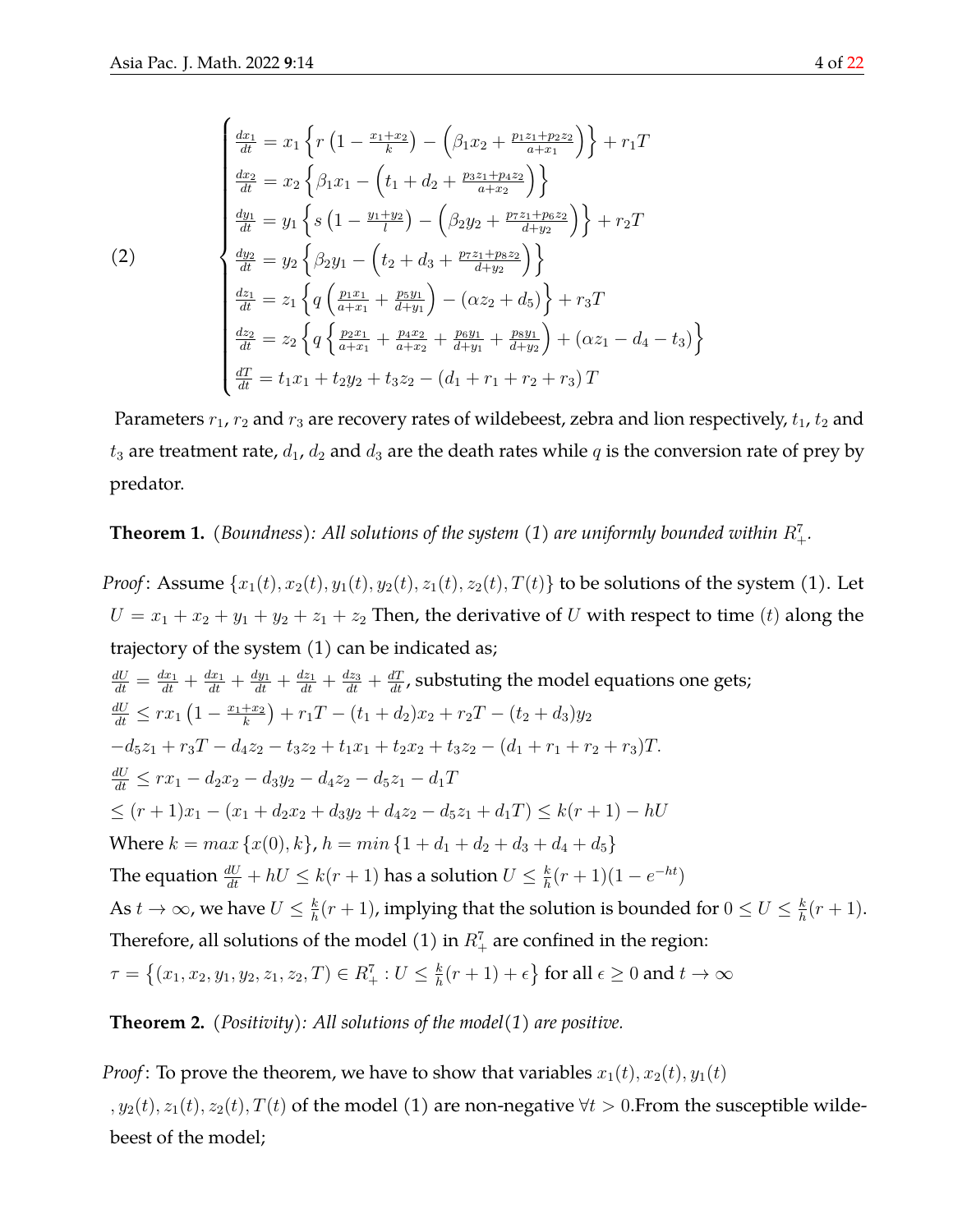$$
\frac{dx_1}{dt} = rx_1\left(1 - \frac{x_1 + x_2}{k}\right) - \beta_1 x_1 x_2 + r_1 T - \frac{p_1 x_1 z_1}{a + x_1} - \frac{p_2 x_2 z_2}{a + x_1}
$$

Without loss of generality, after removing all the positive terms from the right hand side of the differential equation, we have the following differential enequality;

$$
\frac{dx_1}{dt} \geq -\left(\frac{rx_1^2 + rx_1x_2}{k} + \beta_1x_1x_2 + \frac{p_1x_1z_1 + p_2x_1z_2}{a+x_1}\right), \text{divide both sides by negative yields;}
$$
\n
$$
-\frac{dx_1}{dt} \leq \frac{rx_1^2 + rx_1x_2}{k} + \beta_1x_1x_2 + \frac{p_1x_1z_1 + p_2x_1z_2}{a+x_1}
$$
\n
$$
\frac{rx_1^2 + rx_1x_2}{k} + \beta_1x_1x_2 + \frac{p_1x_1z_1 + p_2x_1z_2}{a+x_1}
$$
\n
$$
\leq rx_1^2 + rx_1x_2 + \beta_1x_1x_2 + p_1x_1z_1 + p_2x_1z_2 = x_1(rx_1 + rx_2 + \beta_1x_2 + p_1z_1 + p_2z_2)
$$
\nAssume  $rx_2 + \beta_1x_2 + p_1z_1 + p_2z_2 = C$ , the the differential inequality is reduced to  $\frac{dx_1}{dt} \leq x_1(rx_1 + C)$ . This inequality can be arranged for integration by partial fractions as; 
$$
\int \left(\frac{1}{x_1}(rx_1 + C)\right)dx_1 \geq \int -dt
$$
\n
$$
\int \left(r + \frac{C}{x_1}\right)dx_1 \geq \int -dt
$$
\n
$$
\frac{1}{C}\ln|x_1| - \frac{1}{C}\ln|r_1 + C| \geq -t + Q
$$
, where  $Q$  is the integration constant.\n
$$
\ln\left|\frac{x_1}{rx_1 + C}\right| \geq -Ct + CQ
$$
. Solving for  $x_1$ , will give us;  $x_1(t) \geq \frac{ACe^{-ct}}{1-rAe^{-ct}}$ , for  $A = e^{CQ}$ .  
\nTherefore:  $x_1(t) > 0$  for  $1 - rAe^{-Ct} > 0$ . That is  $x_1(t)$  is non negative for  $t > \frac{1}{2}\ln(rA)$ . By

Therefore;  $x_1(t) > 0$  for  $1 - rAe^{-Ct} > 0$ . That is  $x_1(t)$  is non negative for  $t > \frac{1}{C} \ln(rA)$ . By similar proofs, the solutions of the other model equations can be shown to be positive.

## 3. Equilibrium analysis

*In the absence of predator*: In the absence of predator, that is, when  $z_1(t)$  and  $z_2(t)$  are zero, then the model (1) become;

(3)  
\n
$$
\begin{cases}\n\frac{dx_1}{dt} = rx_1 \left(1 - \frac{x_1 + x_2}{k}\right) - \beta_1 x_1 x_2 - r_1 T \\
\frac{x_2}{dt} = \beta_1 x_1 x_2 - t_1 x_2 - d_2 x_2 \\
\frac{dy_1}{dt} = sy_1 \left(1 + \frac{y_1 + y_2}{l}\right) - \beta_2 y_1 y_2 + r_2 T \\
\frac{y_2}{dt} = \beta_2 y_1 y_2 - t_2 y_2 - d_3 y_2 \\
\frac{dT}{dt} = t_1 x_1 + t_2 y_2 - (d_3 + r_1 + r_2) T.\n\end{cases}
$$

The system has trivial  $E_0(0, 0, 0, 0, 0)$ , axial  $E_A(k, 0, 0, 0, 0)$  and positive  $E_1(x_1, x_2, y_1, y_2, T)$ where;

$$
x_1 = k - \frac{k\beta_1}{r} - \frac{\beta_1}{d_2 + t_1} + \frac{k\beta_1 r_1 t_1}{r(d_1 + r_1)(d_2 + t_1)}, \quad x_2 = \frac{\beta_1}{d_2 + t_1}
$$
  
\n
$$
y_1 = k - \frac{l\beta_2}{s} - \frac{\beta_2}{d_3 + t_1} + \frac{l\beta_2 s_1 t_2}{s(d_3 + r_2)(d_3 + t_2)}, \quad y_2 = \frac{\beta_2}{d_3 + t_2}
$$
  
\n
$$
T = \frac{t_1 x_1^* + t_2 y_2^*}{d_1 + r_1 + r_2}
$$

*In the absence of Infectious disease*: In the absence of infectious disease, that is when  $x_2(t)$ ,  $y_1(t)$ ,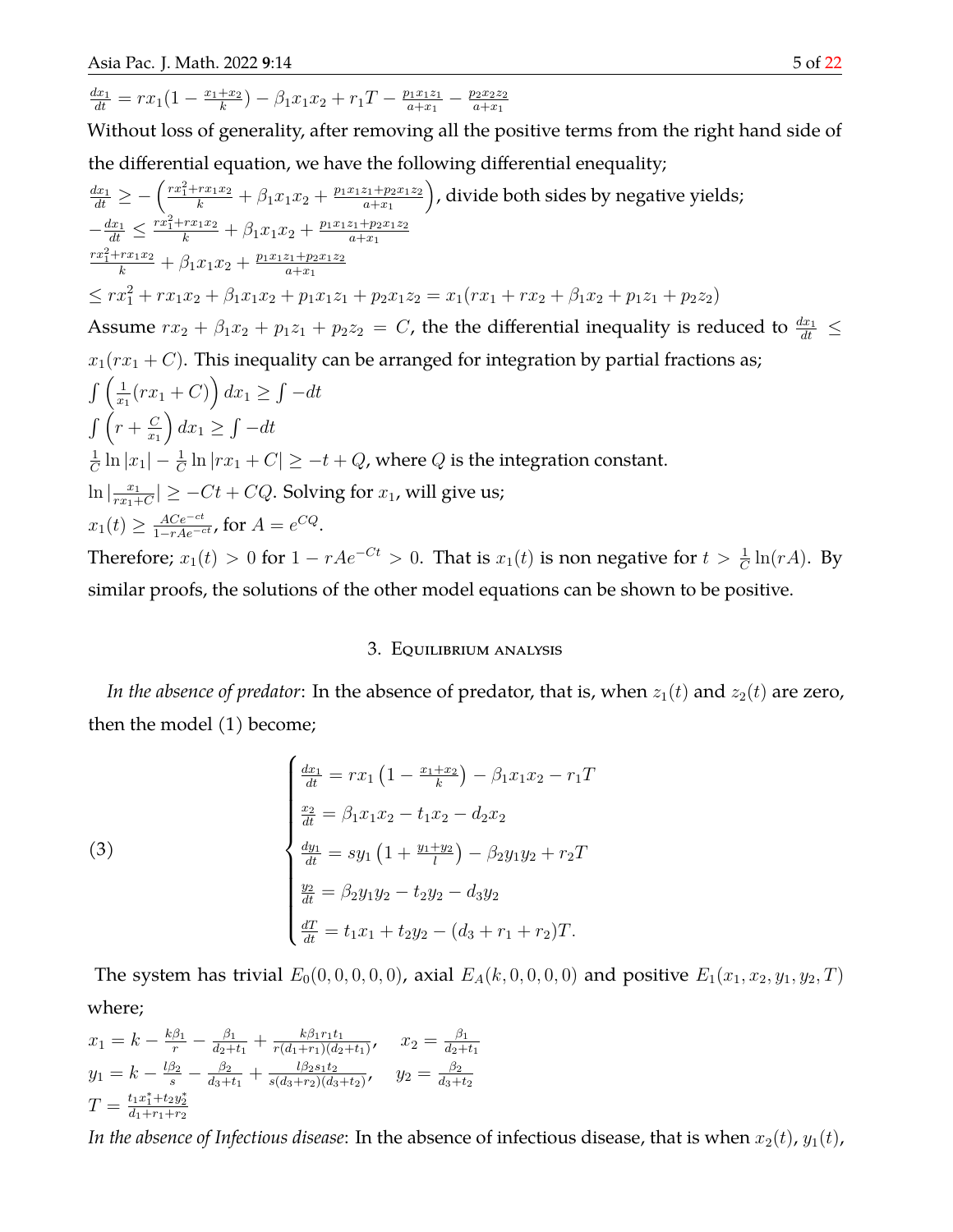$y_{2}(t),\,z_{2}(t)$  and  $T(t)$  are zero, then the model(1) become;

(4)  

$$
\begin{cases}\n\frac{dx_1}{dt} = rx_1(1 - \frac{x_1}{k}) - \frac{p_1x_1z_1}{1+ax_1} \\
\frac{dy_1}{dt} = sy_1(1 - \frac{y_1}{l}) - \frac{p_5y_1z_1}{1+dy_1} \\
\frac{dz_1}{dt} = \frac{qp_1x_1z_1}{1+az_1} + \frac{qp_5y_1z_1}{1+dy_1} - d_5z_1\n\end{cases}
$$

The system consists of trivial  $E_0(0, 0, 0)$ , axial  $E_A(k, 0, 0)$  and positive  $E_1(x_1, y_1, z_1(t))$  equilib-

rium points, where; √

$$
x_1 = \frac{r(k-a)+\sqrt{r}\sqrt{k^2r+2kra+rx_1a^2+4kp_1}}{2r}
$$
  
\n
$$
y_1 = \frac{s(l-d)+\sqrt{s}\sqrt{l^2s+2lsd+sy_1d^2+4lp_5}}{2s}
$$
  
\n
$$
z_1 = \frac{2rqp_1}{d_5\left(a+r(k-a)+\sqrt{r}\sqrt{k^2r+2kra+rx_1a^2+4kp_1}\right)} + \frac{2sqp_5}{d_5\left(d+s(l-d)+\sqrt{s}\sqrt{l^2s+2lsd+sy_1d^2+4lp_5}\right)}
$$

## 4. Stability analysis

**Stability analysis in the absence of predator**: In the absence of predator the system become;

$$
\begin{array}{rcl}\n\frac{dx_1}{dt} & = & rx_1(1 - \frac{x_1 + x_2}{k}) - \beta_1 x_1 x_2 + r_1 T \\
\frac{dx_2}{dt} & = & \beta_1 x_1 x_2 - t_1 x_2 - d_2 x_2 \\
\frac{dy_1}{dt} & = & sy_1(1 - \frac{y_1 + y_2}{l}) - \beta_2 y_1 y_2 + r_2 T \\
\frac{dy_2}{dt} & = & \beta_2 y_1 y_2 - t_2 y_2 - d_3 y_2 \\
\frac{dT}{dt} & = & t_1 x_2 + t_2 y_2 - d_1 T - r_1 T - r_2 T\n\end{array}
$$

The Jacobian matrix of the system is given as;

(5) 
$$
J = \begin{pmatrix} A & \frac{rx_1}{k} - \beta_1 x_1 & 0 & 0 & r_1 \\ \beta_1 x_2 & B & 0 & 0 & 0 \\ 0 & 0 & C & \frac{sy_1}{l} - \beta_2 y_1 & r_2 \\ 0 & 0 & \beta_2 y_2 & D & 0 \\ t_1 & 0 & 0 & t_2 & E \end{pmatrix}
$$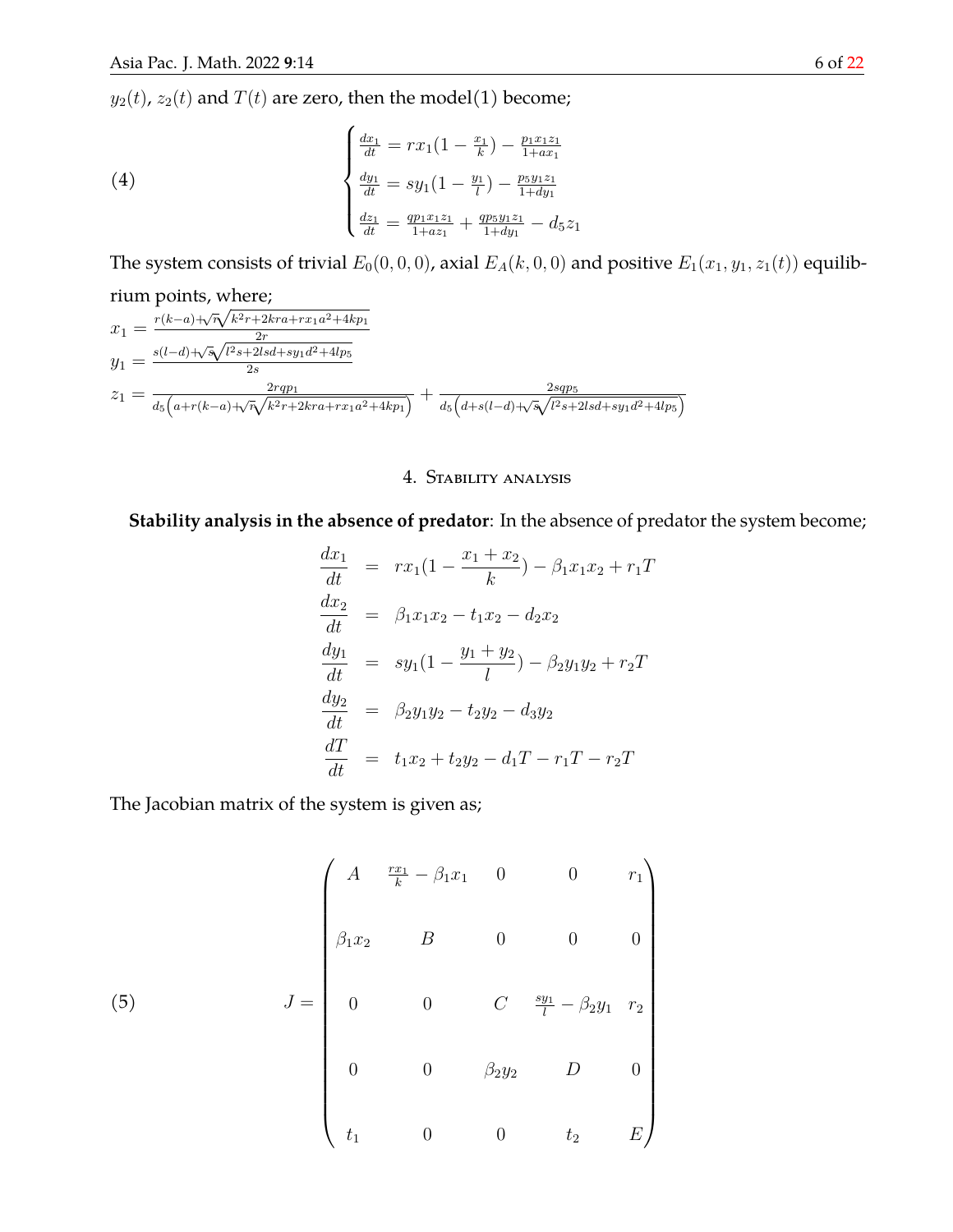$$
A = r(1 - \frac{x_1 + x_2}{k}) - \beta_1 x_2, \quad B = \beta_1 x_1 - t_1 - d_2, \quad C = s(1 - \frac{y_1 + y_2}{l}) - \beta_2 y_2,
$$
  

$$
D = \beta_2 y_1 - t_2 - d_3, \quad E = -(d_1 + r_1 + r_2)
$$

**Theorem 3.** *The trivial equilibrium*  $E_0$  *is a saddle point with unstable manifold in X-direction and stable manifold in Y-plane.*

*Proof*: The Jacobian matrix evaluated at  $E_0$  is given by;

(6)  

$$
J = \begin{pmatrix} r & 0 & 0 & 0 & r_1 \\ 0 & -t_1 - d_2 & 0 & 0 & 0 \\ 0 & 0 & s & 0 & r_2 \\ 0 & 0 & 0 & -t_2 - d_3 & 0 \\ 0 & 0 & 0 & t_2 & -(d_1 + r_1 + r_2) \end{pmatrix}
$$

$$
Det(JE) = (r - \lambda) [(-t_1 - d_2) - \lambda] (s - \lambda) [(-t_2 - d_3) - \lambda] [-(d_1 + r_1 + r_2) - \lambda]
$$

 $\lambda_1 > 0$ ,  $\lambda_2 = -t_1 - d_2 < 0$ ,  $\lambda_3 = s > 0$ ,  $\lambda \lambda_4 = -t_2 - d_2 < 0$  and  $\lambda_5 = -d_1 - r_1 - r_2 < 0$ . Three eigenvalues are negative and two are positive. So the trivial equilibrium point in the absence of predator is the saddle point with unstable manifold in the X-direction and stable manifold in the Y-plane.

**Theorem 4.** *The axial equilibrium*  $E_A$  *is a saddle point if*  $\beta_1 k - t_1 - d_2 > 0$  *and unstable manifold in X*-direction if  $\beta_1 k - t_1 - d_2 < 0$ , then  $E_A$  is stable.

*Proof*: The Jacobian matrix evaluated at  $E_A$  is given by;

(7) 
$$
J = \begin{pmatrix} r & r - \beta_1 k & 0 & 0 & r_1 \\ 0 & \beta_1 k - t_1 - d_2 & 0 & 0 & 0 \\ 0 & 0 & s & 0 & r_2 \\ 0 & 0 & 0 & -t_2 - d_3 & 0 \\ t_1 & 0 & 0 & t_2 & -(d_1 + r_1 + r_2) \end{pmatrix}
$$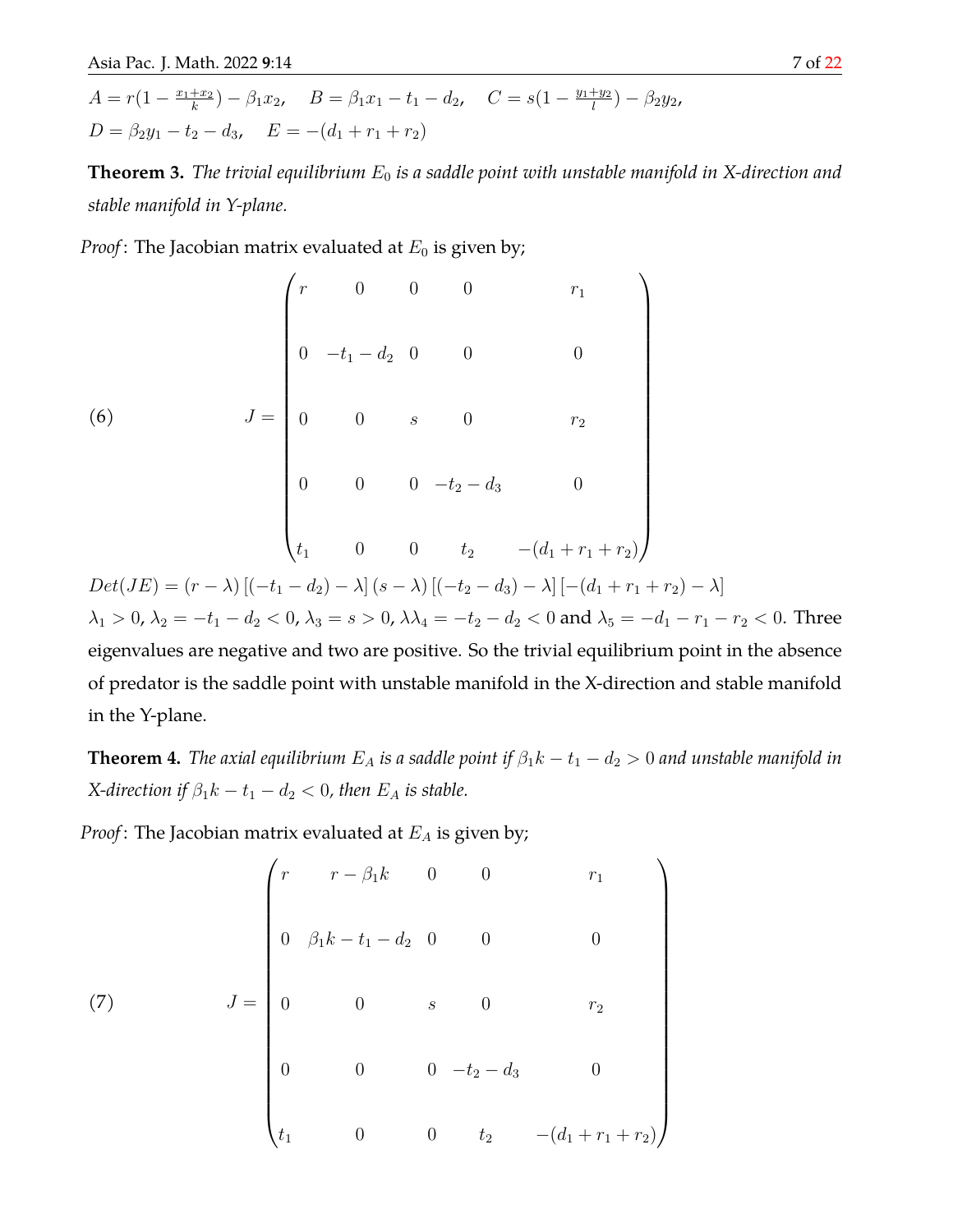$det(JE_1) = (r - \lambda) [(\beta_1 k - t_1 - d_2) - \lambda] (s - \lambda) [-(t_2 + d_3) - \lambda] [-(d_1 + r_1 + r_2) - \lambda]$ The eigenvalues are; $\lambda_1 = r > 0$ ,  $\lambda_2 = \beta_1 k - t_1 - d_2 > 0$ ,  $\lambda_3 = s > 0$ ,  $\lambda_4 = -d_1 - r_1 - r_2 < 0$ ,  $\lambda_5 = -t_2 - d_3 < 0$ . Three eigenvalues are positive and two are negative. So the anxial equilibrium point is a saddle point which is unstable.

**Theorem 5.** *The positive equilibrium point*  $E_1$  *is stable if*  $r(1-\frac{x_1^*+x_2^*}{k})-\beta_1x_2^*>0$ ,  $\beta_1x_1^*-t_1-d_2>0$ ,  $s(1-\frac{y_1^*+y_2^*}{l})-\beta_2y_2^*>0$ ,  $\beta_2y_1^*-t_2-d_3>0$ ,  $-(d_1+r_1+r_2)>0$ , otherwise is unstable.

*Proof*: The Jacobian matrix evaluated at  $E_1(x_1, x_2, y_1, y_2, T)$  is given as;

(8) 
$$
J = \begin{pmatrix} A^* & \frac{rx_1^*}{k} - \beta_1 x_1^* & 0 & 0 & r_1 \\ & & & & & \\ \beta_1 x_2^* & B^* & 0 & 0 & 0 \\ & & & & & \\ 0 & 0 & C^* & \frac{sy_1^*}{l} - \beta_2 y_1^* & r_2 \\ & & & & \\ 0 & 0 & \beta_2 y_2^* & D^* & 0 \\ & & & & \\ t_1 & 0 & 0 & t_2 & E^* \end{pmatrix}
$$

$$
A^* = r(1 - \frac{x_1^* + x_2^*}{k}) - \beta_1 x_2^*, \quad B^* = \beta_1 x_1^* - t_1 - d_2, \quad C^* = s(1 - \frac{y_1^* + y_2^*}{l}) - \beta_2 y_2^*,
$$
  
\n
$$
D = \beta_2 y_1^* - t_2 - d_3, \quad E = -(d_1 + r_1 + r_2)
$$
  
\n
$$
\left[ r(1 - \frac{x_1^* + x_2^*}{k}) - \beta_1 x_2^* - \lambda \right] \left[ \beta_1 x_1^* - t_1 - d_2 - \lambda \right] \left[ s(1 - \frac{y_1^* + y_2^*}{l}) - \beta_2 y_2^* - \lambda \right]
$$
  
\n
$$
\left[ \beta_2 y_1^* - t_2 - d_3 - \lambda \right] \left[ -(d_1 + r_1 + r_2) - \lambda \right] = 0
$$

Hence, the positive equilibrium point is stable when;  $r(1-\frac{x_1^*+x_2^*}{k})-\beta_1x_2^*>0$ ,  $\beta_1x_1^*-t_1-d_2>0$ ,  $s(1-\frac{y_1^*+y_2^*}{l})-\beta_2y_2^*>0$ ,  $\beta_2y_1^*-t_2-d_3>0$ ,  $-(d_1+r_1+r_2)>0$ , otherwise is unstable. **Stability analysis in the absence of infectious disease**: In the absence of infectious disease, that is when  $x_2(t)$ ,  $y_1(t)$ ,  $y_2(t)$ ,  $z_2(t)$  and  $T(t)$  are zero, then the model(1) become;

$$
\frac{dx_1}{dt} = rx_1(1 - \frac{x_1}{k}) - \frac{p_1x_1z_1}{1 + ax_1}
$$
\n
$$
\frac{dx_2}{dt} = sy_1(1 - \frac{y_1}{l}) - \frac{p_5y_1z_1}{1 + dy_1}
$$
\n
$$
\frac{dz_1}{dt} = \frac{qp_1x_1z_1}{1 + ax_1} + \frac{qp_5y_1z_1}{1 + dy_1} - d_5z_1
$$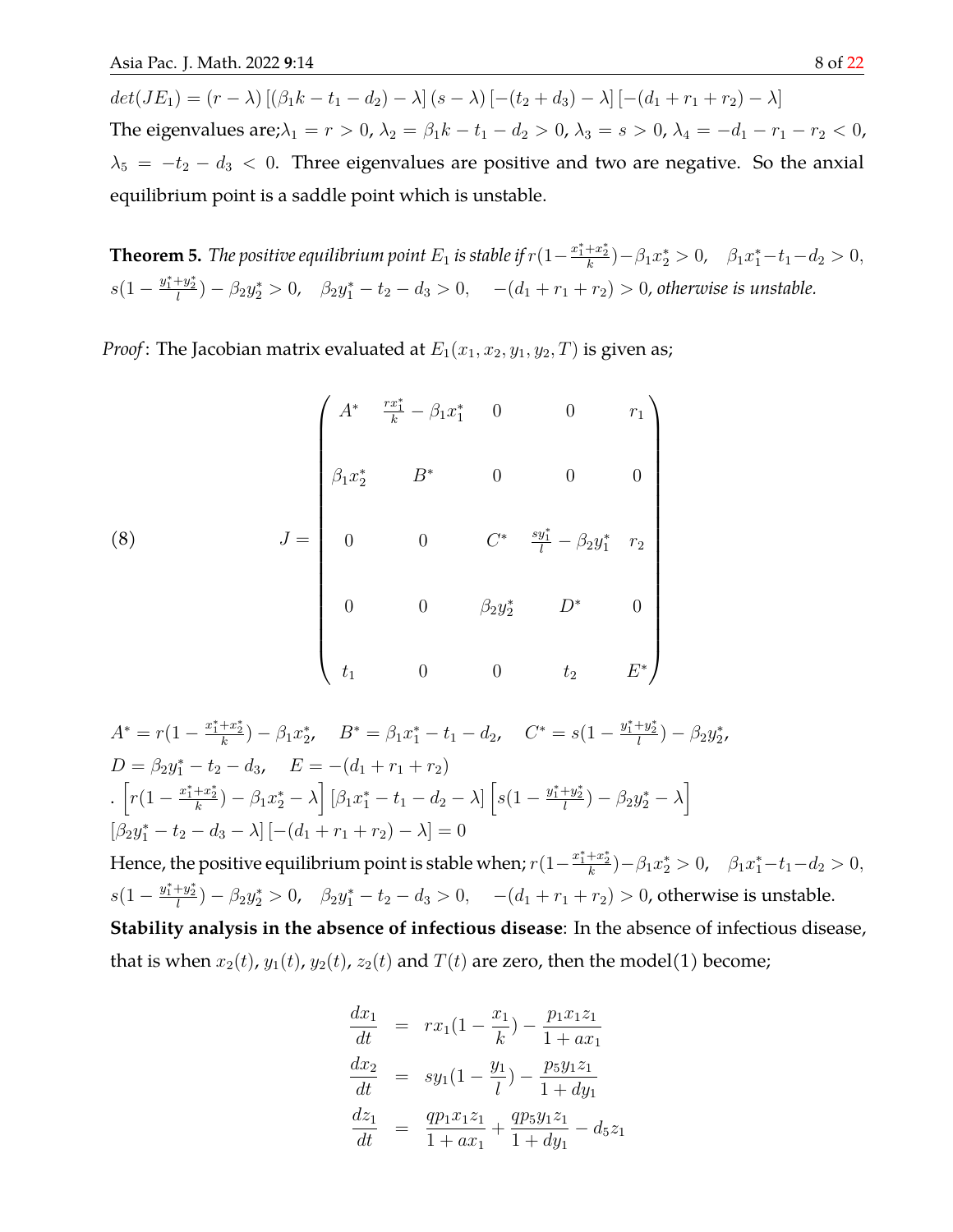The Jacobian matrix of the given system is given as;

(9) 
$$
J = \begin{pmatrix} r(1 - \frac{x_1}{k}) - \frac{p_1 z_1}{(1 + ax_1)^2} & 0 & \frac{-p_1 x_1}{1 + ax_1} \\ 0 & s(1 - \frac{y_1}{l}) - \frac{p_5 y_1}{(1 + dy_1)^2} & \frac{-p_5 y_1}{1 + dy_1} \\ \frac{-qp_1 z_1}{1 + ax_1} & \frac{qp_5 z_1}{1 + dy_1} & -d_5 + \frac{qp_1 x_1}{1 + ax_1} + \frac{qp_5 y_1}{1 + dy_1} \end{pmatrix}
$$

**Theorem 6.** *The trivial equilibrium point*  $E_0$  *is a saddle point with stable manifold in the X-direction and unstable manifold in the Y-direction*

*Proof*: The Jacobian matrix at  $E_0(0, 0, 0)$  is given as;

(10) 
$$
J = \begin{pmatrix} r & 0 & 0 \\ 0 & s & 0 \\ 0 & 0 & -d_5 \end{pmatrix}
$$

Hence, eigenvalues are,  $\lambda_1 = r > 0$ ,  $\lambda_2 = s > 0$  and  $\lambda_3 = -d_5 < 0$  which is a saddle point.

**Theorem 7.** *The axial equilibrium*  $E_A(k, 0, 0)$  *is stable if*  $r < 0$ ,  $s < 0$ ,  $d_5 + \frac{q p_1 k}{1 + a k} < 0$  *otherwise unstable.*

*Proof*: The Jacobian matrix at  $E_A$  is given by;

(11) 
$$
J = \begin{pmatrix} r & 0 & \frac{-p_1 k}{1 + a k} \\ 0 & s & 0 \\ 0 & 0 & -d_5 + \frac{q p_1 k}{1 + a k} \end{pmatrix}
$$

 $\lambda_1=r$ ,  $\lambda_2=s$ ,  $\lambda_3=-d_5+\frac{qp_1k}{1+ak}$ , hence unstable.

**Theorem 8.** *The positive equilibrium point*  $E(x_1, y_1, z_1)$  *is stable if*  $a_1 > 0$ ,  $a_2 > 0$ ,  $a_3 > 0$  and  $a_1a_2 > a_3$  *otherwise unstable.* 

*Proof*: The Jacobian matrix evaluated at  $E(x_1, y_1, z_1)$  is given as;

J = r(1 − x ∗ 1 k ) − p1z ∗ 1 (1+ax<sup>∗</sup> 1 ) <sup>2</sup> 0 −p1x ∗ 1 1+ax<sup>∗</sup> 1 0 s(1 − y ∗ 1 l ) − p5y ∗ 1 (1+dy<sup>∗</sup> 1 ) 2 −p5y ∗ 1 1+dy<sup>∗</sup> 1 −qp1z ∗ 1 1+ax<sup>∗</sup> 1 qp5z ∗ 1 1+dy<sup>∗</sup> 1 −d<sup>5</sup> + qp1x ∗ 1 1+ax<sup>∗</sup> 1 + qp5y ∗ 1 1+dy<sup>∗</sup> 1 (12)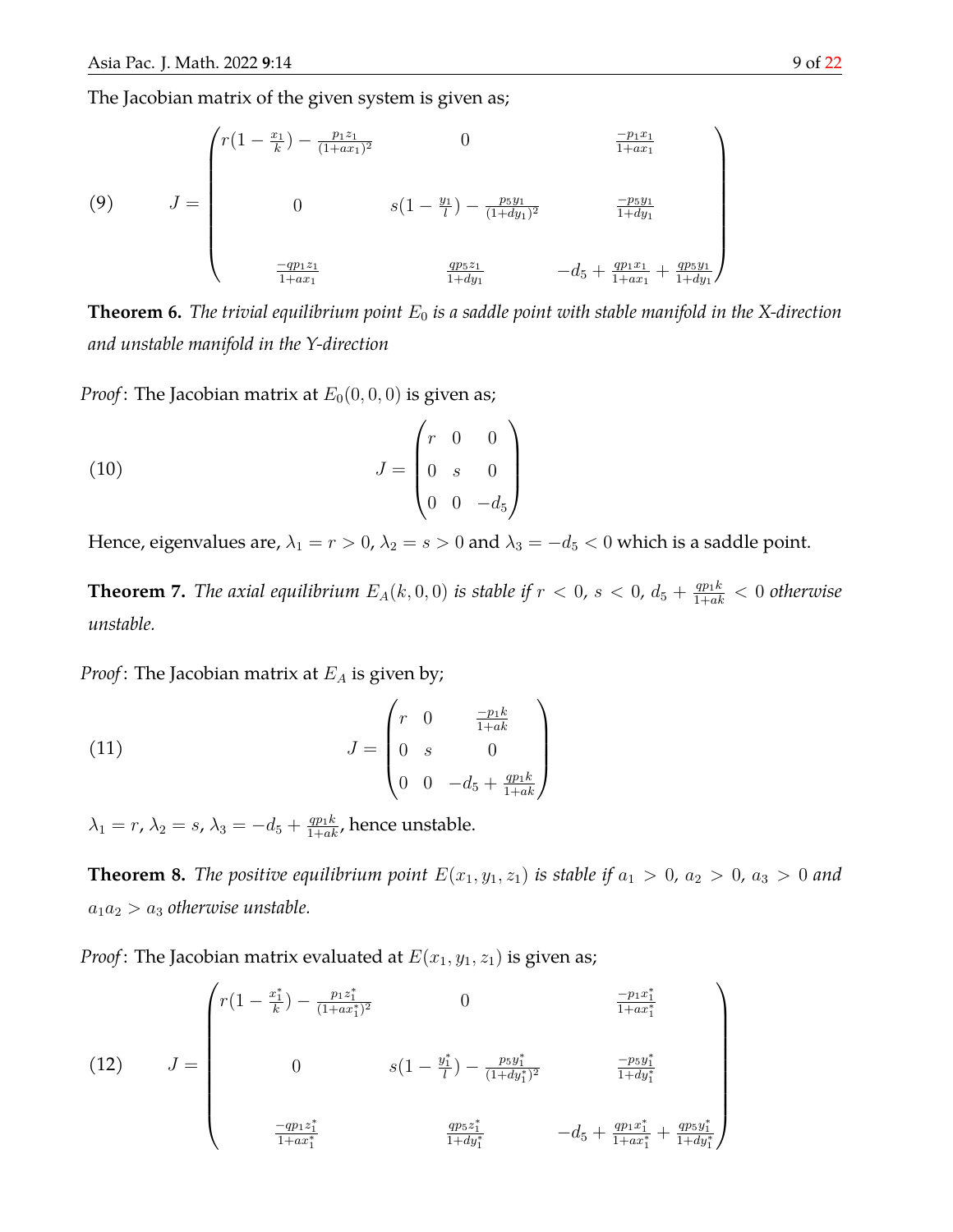$$
(A^* - L) \left[ (B^* - L)(C^* - L) + \frac{qp_5^2 y_1^* z_1^*}{(1 + dy_1^*)^2} \right] - \frac{p_1 x_1^*}{1 + ax_1^*} \left[ (B^* - L)(\frac{-qp_1 z_1^*}{1 + ax_1^*}) \right] = 0
$$
  
\n
$$
L^3 - (A^* + B^* + C^*)L^2 + \left( A^* B^* + A^* C^* + B^* C^* - \frac{qp_5^2 y_1^* z_1^*}{(1 + dy_1^*)^2} + \frac{qp_1^2 x_1^* z_1^*}{(1 + ax_1^*)^2} \right) L
$$
  
\n
$$
+ \frac{qp_5^2 A^* y_1^* z_1^*}{(1 + dy_1^*)^2} + \frac{qp_1^2 x_1^* z_1^* B^*}{(1 + ax_1^*)^2} = 0
$$
  
\nThe characteristic equation is given by;  $L^3 + a_1 L^2 + a_2 L + a_3 = 0$   
\n $a_1 = A^* + B^* + C^*$ 

$$
a_2 = A^*B^* + A^*C^* + B^*C^* - \frac{qp_5^2y_1^*z_1^*}{(1+dy_1^*)^2} + \frac{qp_1^2x_1^*z_1^*}{(1+ax_1^*)^2}
$$
  

$$
a_3 = \frac{qp_5^2A^*y_1^*z_1^*}{(1+dy_1^*)^2} + \frac{qp_1^2x_1^*z_1^*B^*}{(1+ax_1^*)^2}
$$

By Routh stability criterion, the equilibrium point is stable if,  $a_1 > 0$ ,  $a_2 > 0$ ,  $a_3 > 0$  and  $a_1a_2 > a_3$ , otherwise is unstable.

To study the stability analysis of equilibrium points of model(1), it is better to linearize model (1) using the variation matrix. Then the variation matrix obtained from model(1) is given as;

$$
(13) \quad J = \begin{pmatrix} A & \frac{rx_1}{k} - \beta_1 x_1 & 0 & 0 & \frac{-p_1 x_1}{1 + ax_1} & \frac{p_2 x_1}{1 + ax_1} & r_1 \\ \beta_1 x_2 & B & 0 & 0 & \frac{-p_3 x_2}{1 + ax_2} & \frac{-p_4 x_2}{1 + dy_1} & 0 \\ 0 & 0 & C & \frac{sy_1}{l} - \beta_2 y_1 & \frac{-p_5 y_1}{1 + dy_1} & \frac{-p_6 y_1}{1 + dy_1} & r_2 \\ 0 & 0 & \beta_2 y_2 & D & \frac{-p_7 y_2}{1 + dy_2} & \frac{-p_8 y_2}{1 + dy_2} & 0 \\ \frac{qp_1 z_1}{(1 + ax_1)^2} & 0 & \frac{qp_5 z_1}{(1 + dy_1)^2} & 0 & E & \alpha z_1 & r_3 \\ \frac{qp_2 z_2}{(1 + ax_1)^2} & \frac{qp_4 z_2}{(1 + ax_1)^2} & \frac{qp_6 z_2}{(1 + dy_1)^2} & \frac{qp_8 z_2}{(1 + dy_2)^2} & \alpha z_2 & F & 0 \\ 0 & t_1 & 0 & t_2 & 0 & t_3 & G \end{pmatrix}
$$

Where;

$$
A = r(1 - \frac{x_1 + x_2}{k}) - \beta_1 x_2 - \frac{p_1 x_1 z_1}{(1 + ax_1)^2} - \frac{p_2 x_2 z_2}{(1 + ax_1)^2}
$$
  
\n
$$
B = \beta_1 x_1 - t_1 - d_2 - \frac{p_3 x_2 z_1}{(1 + ax_2)^2} - \frac{p_4 x_2 z_2}{(1 + ax_2)^2}
$$
  
\n
$$
C = s(1 - \frac{y_1 + y_2}{l}) - \beta_2 y_2 - \frac{p_5 y_1 z_1}{(1 + dy_1)^2} - \frac{p_6 y_2 z_2}{(1 + dy_1)^2}
$$
  
\n
$$
D = \beta_2 y_2 - t_2 - d_3 - \frac{p_7 z_1}{(1 + dy_2)^2} - \frac{p_8 z_2}{(1 + dy_2)^2}
$$
  
\n
$$
E = \frac{qp_1 x_1}{1 + ax_1} + \frac{qp_5 y_1}{1 + dy_1} - \alpha z_2 - d_5
$$
  
\n
$$
F = \alpha z_1 + \frac{qp_2 x_1}{1 + ax_1} + \frac{qp_4 x_2}{1 + ax_2} + \frac{qp_6 y_1}{1 + dy_1} + \frac{q p_8 y_2}{1 + dy_2} - t_3 - d_4
$$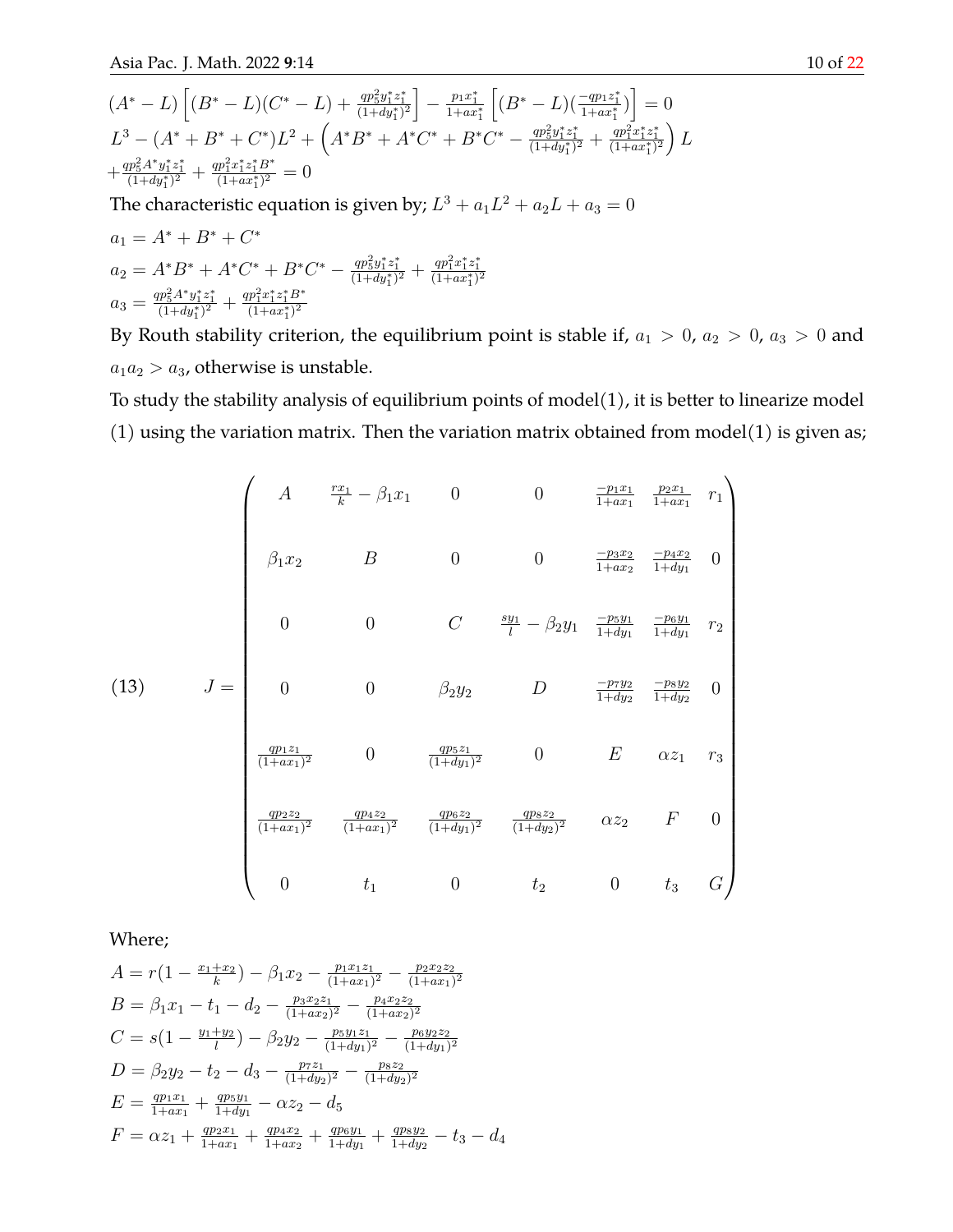$G = -d_1 - r_1 - r_2 - r_3$ 

**Theorem 9.** *The trivial equilibrium point*  $E_0(0, 0, 0, 0, 0, 0, 0)$  *exists and is always locally asymptotically unstable.*

|  | <i>Proof</i> : Consider the Jacobian matrix evaluated at $E_0$ , |  |  |  |  |
|--|------------------------------------------------------------------|--|--|--|--|
|--|------------------------------------------------------------------|--|--|--|--|

$$
(14) \quad J = \begin{pmatrix} r & 0 & 0 & 0 & 0 & 0 & r_1 \\ 0 & -t_1 - d_2 & 0 & 0 & 0 & 0 & 0 & 0 \\ 0 & 0 & s & 0 & 0 & 0 & r_2 \\ 0 & 0 & 0 & -t_2 - d_3 & 0 & 0 & 0 & 0 \\ 0 & 0 & 0 & -d_5 & 0 & r_3 & 0 & 0 \\ 0 & 0 & 0 & 0 & -d_5 & 0 & r_3 & 0 \\ 0 & 0 & 0 & 0 & 0 & -t_3 - d_4 & 0 & 0 \\ 0 & t_1 & 0 & t_2 & 0 & t_3 & -(d_1 + r_1 + r_2 + r_3) & 0 \\ 0 & t_1 & 0 & t_2 & 0 & 0 & 0 & 0 \\ 0 & -t_3 - d_4 & 0 & 0 & 0 & 0 & 0 & 0 \\ 0 & -t_4 - r_1 - r_2 - r_3 & 0 & 0 & 0 & 0 & 0 \\ 0 & -t_5 - d_4 & 0 & 0 & 0 & 0 & 0 & 0 \\ 0 & 0 & 0 & 0 & 0 & 0 & 0 & 0 & 0 \\ 0 & 0 & 0 & 0 & 0 & 0 & 0 & 0 & 0 \\ 0 & 0 & 0 & 0 & 0 & 0 & 0 & 0 & 0 \\ 0 & 0 & 0 & 0 & 0 & 0 & 0 & 0 & 0 \\ 0 & 0 & 0 & 0 & 0 & 0 & 0 & 0 & 0 \\ 0 & 0 & 0 & 0 & 0 & 0 & 0 & 0 & 0 \\ 0 & 0 & 0 & 0 & 0 & 0 & 0 & 0 & 0 \\ 0 & 0 & 0 & 0 & 0 & 0 & 0 & 0 & 0 \\ 0 & 0 & 0 & 0 & 0 & 0 & 0 & 0 & 0 \\ 0 & 0 & 0 & 0 & 0 & 0 & 0 & 0 & 0 \\ 0 & 0 & 0 & 0 & 0 & 0 & 0 & 0 & 0 \\ 0 & 0 & 0 & 0 & 0 & 0 & 0 & 0 & 0 \\ 0 & 0 & 0 & 0 & 0 & 0 & 0 & 0 & 0 \\ 0 & 0 & 0 & 0 & 0 & 0 & 0 & 0 & 0 \\ 0 & 0 & 0 & 0 & 0 & 0 &
$$

**Theorem 10.** *The axial equilibrium point*  $E_A(k, 0, 0, 0, 0, 0, 0)$  *exists and is always asymptotically stable in model* (1) *if and only if model parameter satisfy the condition*  $\beta_1 k - t_1 - d_2 < 0$ , s < 0,  $-t_2-d_3 < 0$ ,  $\frac{qp_1k}{1+ak}-d_5 < 0$ ,  $\frac{qp_2k}{1+ak}-d_4-t_3 < 0$  and  $-(d_1+r_1+r_2+r_3) < 0$ . Otherwise is unstable

*Proof* : Consider the the variation matrix below,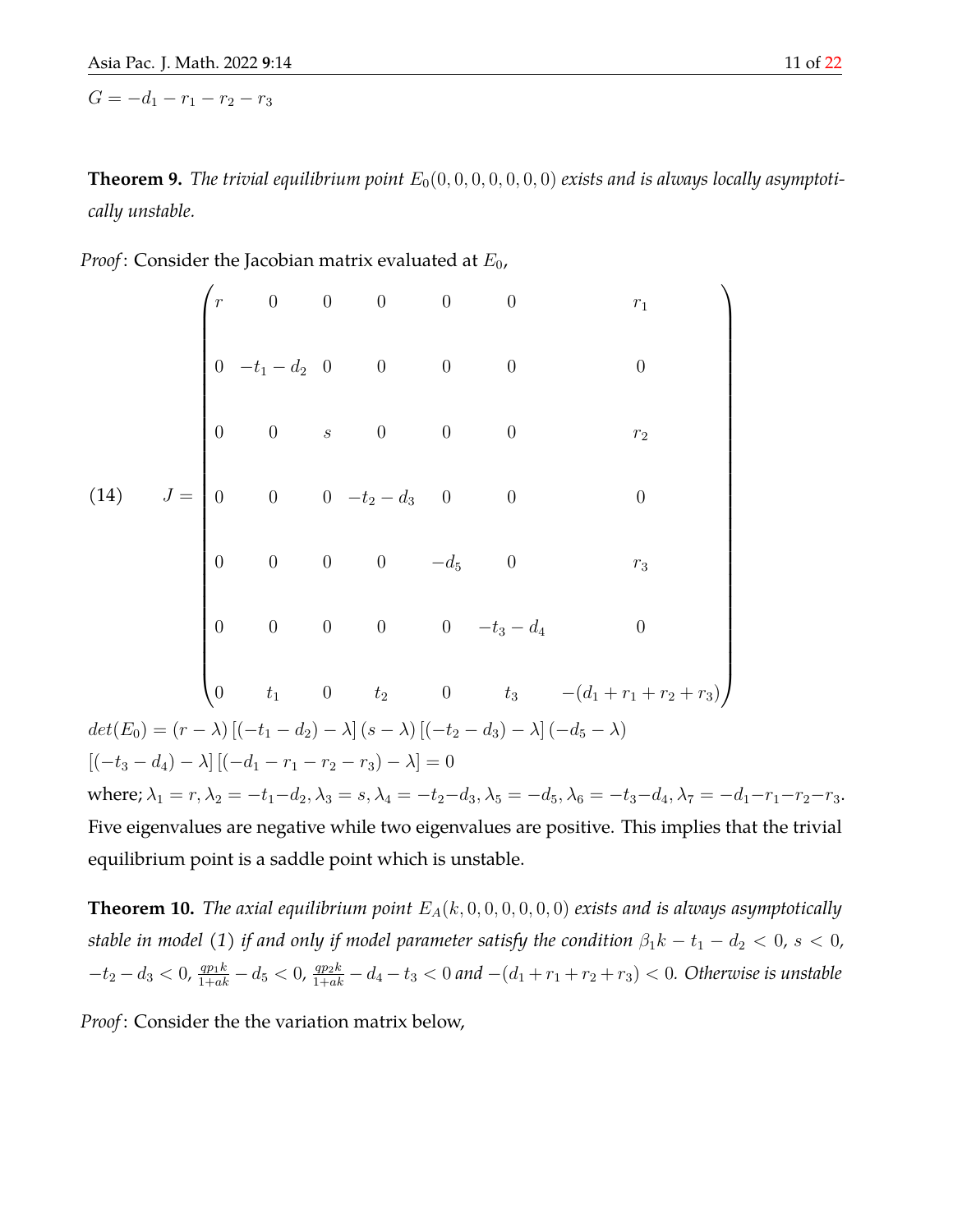$$
\begin{pmatrix}\nk & r - \beta_1 k & 0 & 0 & \frac{-p_1 k}{1 + a k} & \frac{-p_2 k}{1 + a k} & r_1 \\
0 & \beta_1 k - t_1 - d_2 & 0 & 0 & 0 & 0 & 0 \\
0 & 0 & s & 0 & 0 & 0 & r_2\n\end{pmatrix}
$$
\n
$$
(15)
$$
\n
$$
\begin{pmatrix}\n0 & 0 & 0 & -t_2 - d_3 & 0 & 0 & 0 \\
0 & 0 & 0 & \frac{q p_1 k}{1 + a k} - d_5 & 0 & r_3\n\end{pmatrix}
$$
\n
$$
\begin{pmatrix}\n0 & 0 & 0 & 0 & \frac{q p_1 k}{1 + a k} - d_5 & 0 & r_3 \\
0 & 0 & 0 & 0 & \frac{q p_2 k}{1 + a k} - d_4 - t_3 & 0 \\
0 & t_1 & 0 & t_2 & 0 & t_3 & -(d_1 + r_1 + r_2 + r_3)\n\end{pmatrix}
$$

it is clear that, the axial equilibrium point  $E_A(k, 0, 0, 0, 0, 0, 0)$  exists and is always asymptotically stable in model (1) if and only if model parameter satisfy the condition  $\beta_1 k - t_1 - d_2 < 0$ ,  $s < 0$ ,  $-t_2 - d_3 < 0$ ,  $\frac{qp_1k}{1+ak} - d_5 < 0$ ,  $\frac{qp_2k}{1+ak} - d_4 - t_3 < 0$  and  $-(d_1 + r_1 + r_2 + r_3) < 0$ . Otherwise is unstable

$$
(16) \quad J = \begin{pmatrix} A_1 & \frac{rx_1^*}{\beta_1 x_1^*} & 0 & 0 & \frac{-p_1 x_1^*}{1 + ax_1^*} & \frac{-p_2 x_1^*}{1 + ax_1^*} & r_1 \\ & & & & & & \\ 0 & B_1 & 0 & 0 & 0 & 0 & 0 \\ & & & & & & & \\ 0 & 0 & C_1 & \frac{sy_1^*}{l} - \beta_2 y_1^* & \frac{-p_5 y_1^*}{1 + dy_1^*} & \frac{-p_6 y_1^*}{1 + dy_1^*} & r_2 \\ & & & & & & \\ 0 & 0 & 0 & D_1 & 0 & 0 & 0 \\ & & & & & & & \\ \frac{qp_1 z_1^*}{(1 + ax_1^*)^2} & 0 & \frac{qp_5 z_1^*}{(1 + dy_1^*)^2} & 0 & E_1 & \alpha z_1^* & r_3 \\ & & & & & & & \\ 0 & 0 & 0 & 0 & 0 & F_1 & 0 \\ & & & & & & & & \\ 0 & t_1 & 0 & t_2 & 0 & t_3 & G_1 \end{pmatrix}
$$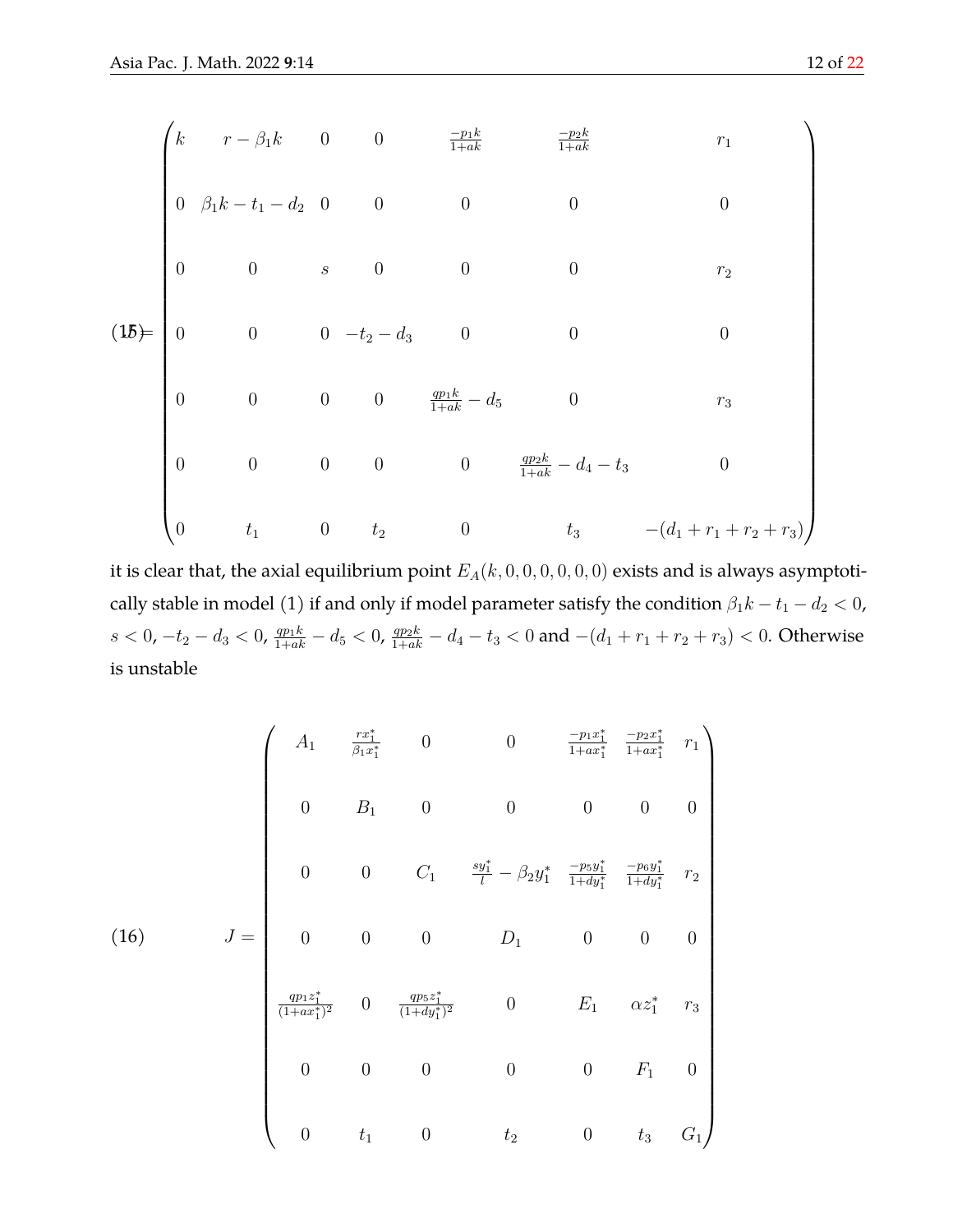$$
A = r(1 - \frac{x_1^*}{k}) - \frac{p_1 z_1^*}{(1 + a x_1^*)^2} (\beta_1 x_1^* - t_1 - d_2 - p_3 z_1^*) (-d_1 - r_1 - r_2 - r_3)
$$
\n
$$
B = \frac{p_1 x_1^* q}{(1 + a x_1^*)^3} (\beta_1 x_1^* - t_1 - d_2 - p_3 z_1^*) \left( s(1 - \frac{y_1^*}{l}) - \frac{p_5 z_1^*}{1 + d x_1^*} \right) (-t_2 - d_3 - p_7 z_1^*)
$$
\n
$$
\left( \alpha z_1^* + \frac{q p_2 x_1^*}{1 + a x_1^*} + \frac{q p_6 y_1^*}{1 + a x_1^* - t_3 - d_4} \right) (-d_1 - r_1 - r_2 - r_3) + \frac{p_1 p_6 x_1^* y_1^*}{(1 + a x_1^*) (1 + d y_1^* ( - t_2 - d_3 - p_7 z_1^*)}
$$
\n
$$
\frac{q p_5 z_1^*}{(1 + d y_1^*)^2} \left( \alpha z_1^* + \frac{q p_2 x_1^*}{1 + a x_1^*} + \frac{q p_6 y_1^*}{1 + a x_1^*} - t_3 - d_4 \right)
$$
\n
$$
C = \frac{-p_2 x_1^*}{1 + a x_1^*} (-t_2 - d_3 - p_7 z_1^*) (\beta_1 x_1^* - t_1 - d_2 - p_3 z_1^*) - \frac{p_2 x_1^*}{1 + a x_1^*} \left( \frac{q p_1 x_1^*}{1 + a x_1^*} + \frac{q p_5 y_1^*}{1 + a x_1^*} - t_3 - d_4 \right) \left[ r(1 - \frac{x_1^*}{k}) - \frac{p_1 z_1^*}{(1 + a x_1^*)^2} - t_2 - d_3 - p_7 z_1^* \right]
$$
\n
$$
D = \frac{-p_6 y_1^*}{1 + d y_1^*} \left( \frac{q p_1 x_1^*}{1 + a x_1^*} + \frac{q p_5 y_1^*}{1 + a x_1^*} - d_5
$$

# 5. Local Stability of the co-existence equilibrium point

$$
(17)
$$
\n
$$
J = \begin{pmatrix}\na_{11} & a_{12} & a_{13} & a_{14} & a_{15} & a_{16} & a_{17} \\
a_{21} & a_{22} & a_{23} & a_{24} & a_{25} & a_{26} & a_{27} \\
a_{31} & a_{32} & a_{33} & a_{34} & a_{35} & a_{36} & a_{37} \\
a_{41} & a_{42} & a_{43} & a_{44} & a_{45} & a_{46} & a_{47} \\
a_{51} & a_{52} & a_{53} & a_{54} & a_{55} & a_{56} & a_{57} \\
a_{61} & a_{62} & a_{63} & a_{64} & a_{65} & a_{66} & a_{67} \\
a_{71} & a_{72} & a_{73} & a_{74} & a_{75} & a_{76} & a_{77}\n\end{pmatrix}
$$

Where;

$$
a_{11} = r\left(1 - \frac{x_1 + x_2}{k}\right) - \beta_1 x_2 - \frac{p_1 x_1 z_1}{(1 + ax_1)^2} - \frac{p_2 x_2 z_2}{(1 + ax_1)^2}
$$
  

$$
a_{12} = \frac{rx_1}{k} - \beta_1 x_1, a_{13} = 0, a_{14} = 0, a_{15} = \frac{-p_1 x_1}{1 + ax_1}, a_{16} = \frac{p_2 x_1}{1 + ax_1}, a_{17} = r_1, a_{21} = \beta_1 x_2,
$$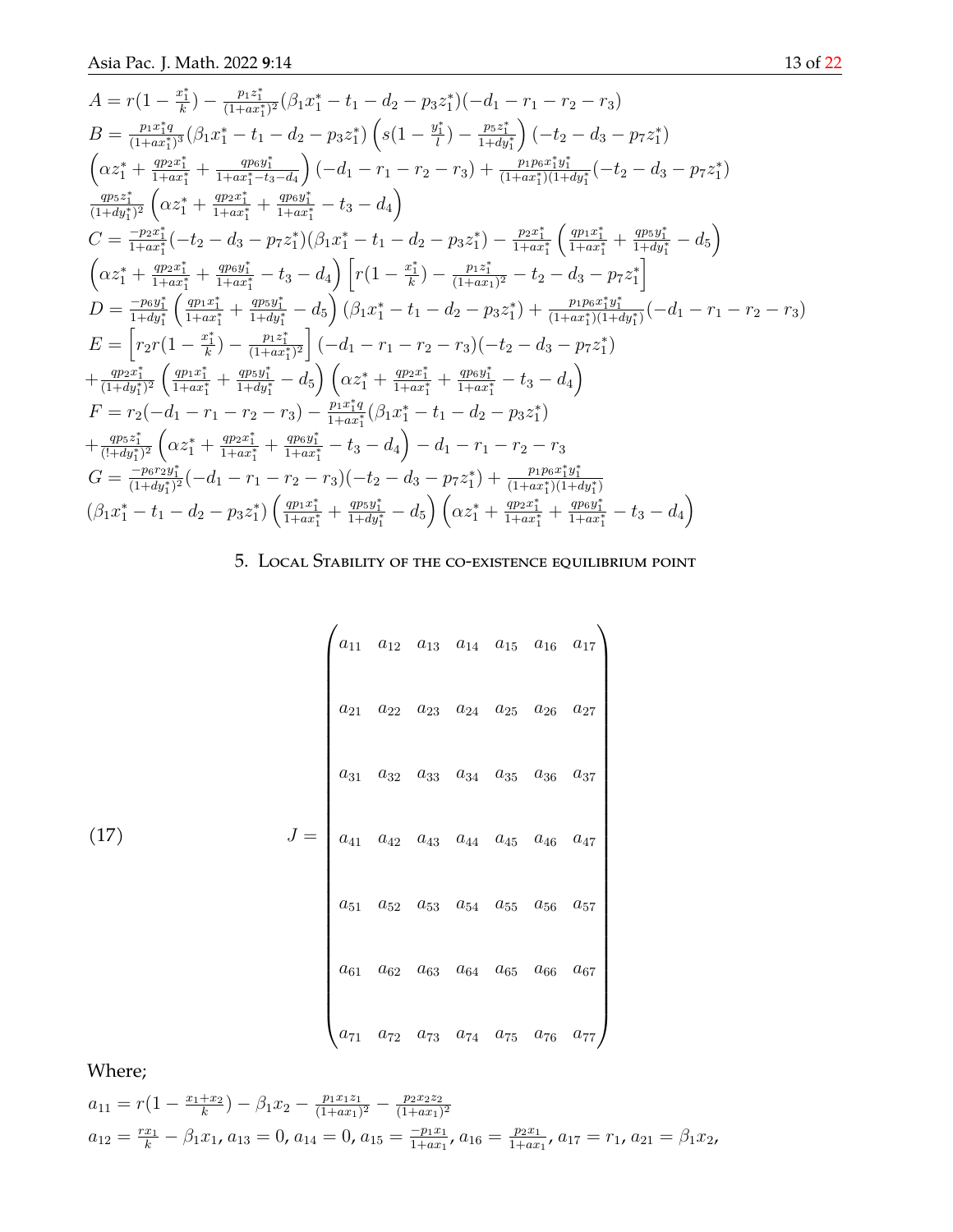$$
a_{22} = \beta_1 x_1 - t_1 - d_2 - \frac{p_3 x_2 z_1}{(1 + a x_2)^2} - \frac{p_4 x_2 z_2}{(1 + a x_2)^2}
$$
  
\n
$$
a_{23} = 0, a_{24} = 0, a_{25} = \frac{-p_3 x_2}{1 + a x_2}, a_{26} = \frac{-p_4 x_2}{1 + d y_1}, a_{27} = 0, a_{31} = 0, a_{32} = 0
$$
  
\n
$$
a_{33} = s(1 - \frac{y_1 + y_2}{l}) - \beta_2 y_2 - \frac{p_5 y_1 z_1}{(1 + d y_1)^2} - \frac{p_6 y_2 z_2}{(1 + d y_1)^2}
$$
  
\n
$$
a_{34} = \frac{s y_1}{l} - \beta_2 y_1, a_{35} = \frac{-p_5 y_1}{1 + d y_1}, a_{36} = \frac{-p_6 y_1}{1 + d y_1}, a_{37} = r_2, a_{41} = 0, a_{42} = 0, a_{43} = \beta_2 y_2
$$
  
\n
$$
a_{44} = \beta_2 y_2 - t_2 - d_3 - \frac{p_7 z_1}{(1 + d y_2)^2} - \frac{p_8 z_2}{(1 + d y_2)^2}
$$
  
\n
$$
a_{45} = \frac{-p_7 y_2}{1 + d y_2}, a_{46} = \frac{-p_8 y_2}{1 + d y_2}, a_{47} = 0, a_{51} = \frac{q p_1 z_1}{(1 + a x_1)^2}, a_{52} = 0, a_{53} = \frac{q p_5 z_1}{(1 + d y_1)^2}, a_{54} = 0
$$
  
\n
$$
a_{55} = \frac{q p_1 x_1}{1 + a x_1} + \frac{q p_5 y_1}{1 + d y_1} - \alpha z_2 - d_5
$$
  
\n
$$
a_{56} = \alpha z_1, a_{57} = r_3, a_{61} = \frac{q p_2 z_2}{(1 + a x_1)^2}, a_{62} = \frac{q p_4 z_2}{(1 + a x_1)^2}, a_{63} = \frac{q p
$$

Finding the determinant of the above matrix, we obtain the matrix below;

$$
\lambda^{7} + A\lambda^{6} + B\lambda^{5} + C\lambda^{4} + D\lambda^{3} + E\lambda^{2} + F\lambda + G = 0
$$
  
\n
$$
1.A > 0
$$
  
\n
$$
2.AB - C > 0
$$
  
\n
$$
3.ABC + AE - A^{2}D - C^{2} > 0
$$
  
\n
$$
4.(CD - BE)(AB - C) - (AD - E)^{2} > 0
$$
  
\n
$$
5.D * [(CD - BE)(AB - C) - (AD - E)^{2}] > 0
$$
  
\n
$$
A = r(1 - \frac{x_{1} + x_{2}}{k}) - \beta_{1}x_{2} - \frac{p_{1}x_{1}z_{1}}{(1 + ax_{1})^{2}} - \frac{p_{2}x_{2}z_{2}}{(1 + ax_{1})^{2}}
$$
  
\n
$$
B = \beta_{1}x_{1} - t_{1} - d_{2} - \frac{p_{3}x_{2}z_{1}}{(1 + ax_{2})^{2}} - \frac{p_{4}x_{2}z_{2}}{(1 + ax_{2})^{2}}
$$
  
\n
$$
C = s(1 - \frac{y_{1} + y_{2}}{l}) - \beta_{2}y_{2} - \frac{p_{5}y_{1}z_{1}}{(1 + dy_{1})^{2}} - \frac{p_{6}y_{2}z_{2}}{(1 + dy_{1})^{2}}
$$
  
\n
$$
D = \beta_{2}y_{2} - t_{2} - d_{3} - \frac{p_{7}z_{1}}{(1 + dy_{2})^{2}} - \frac{p_{8}z_{2}}{(1 + dy_{2})^{2}}
$$
  
\n
$$
E = \frac{qp_{1}x_{1}}{1 + ax_{1}} + \frac{qp_{5}y_{1}}{1 + dy_{1}} - \alpha z_{2} - d_{5}
$$
  
\n
$$
F = \alpha z_{1} + \frac{qp_{2}x_{1}}{1 + ax_{1}} + \frac{qp_{4}x_{2}}{1 + ax_{2}} + \frac{qp_{6}y_{1}}{1 + dy_{1}} + \frac{qp_{8}y_{2}}{1 + dy_{2}} - t_{3} - d_{4}
$$
  
\n
$$
G = -d_{1} - r_{1} - r_{2} - r_{3}
$$

## 6. Global stability of the endemic equilibrium point

**Theorem 11.** (Global Stability): Endemic equilibrium point  $E^*(x_1, x_2, y_1, y_2, z_1, z_2, T)$  exists and is *globally asymptotically stable.*

*Proof* : Define the appropriate Lyapunov function:

(18) 
$$
\begin{cases} L(x_1, x_2, y_1, y_2, z_1, z_2, T) = \frac{(x_1 - x_1^*)^2}{2} + \alpha_1 \frac{(x_2 - x_2^*)^2}{2} + \alpha_2 \frac{(y_1 - y_1^*)^2}{2} \\ + \alpha_3 \frac{(y_2 - y_2^*)^2}{2} + \alpha_4 \frac{(z_1 - z_1^*)^2}{2} + \alpha_5 \frac{(z_2 - z_2^*)^2}{2} + \alpha_6 \frac{(T - T^*)^2}{2} \end{cases}
$$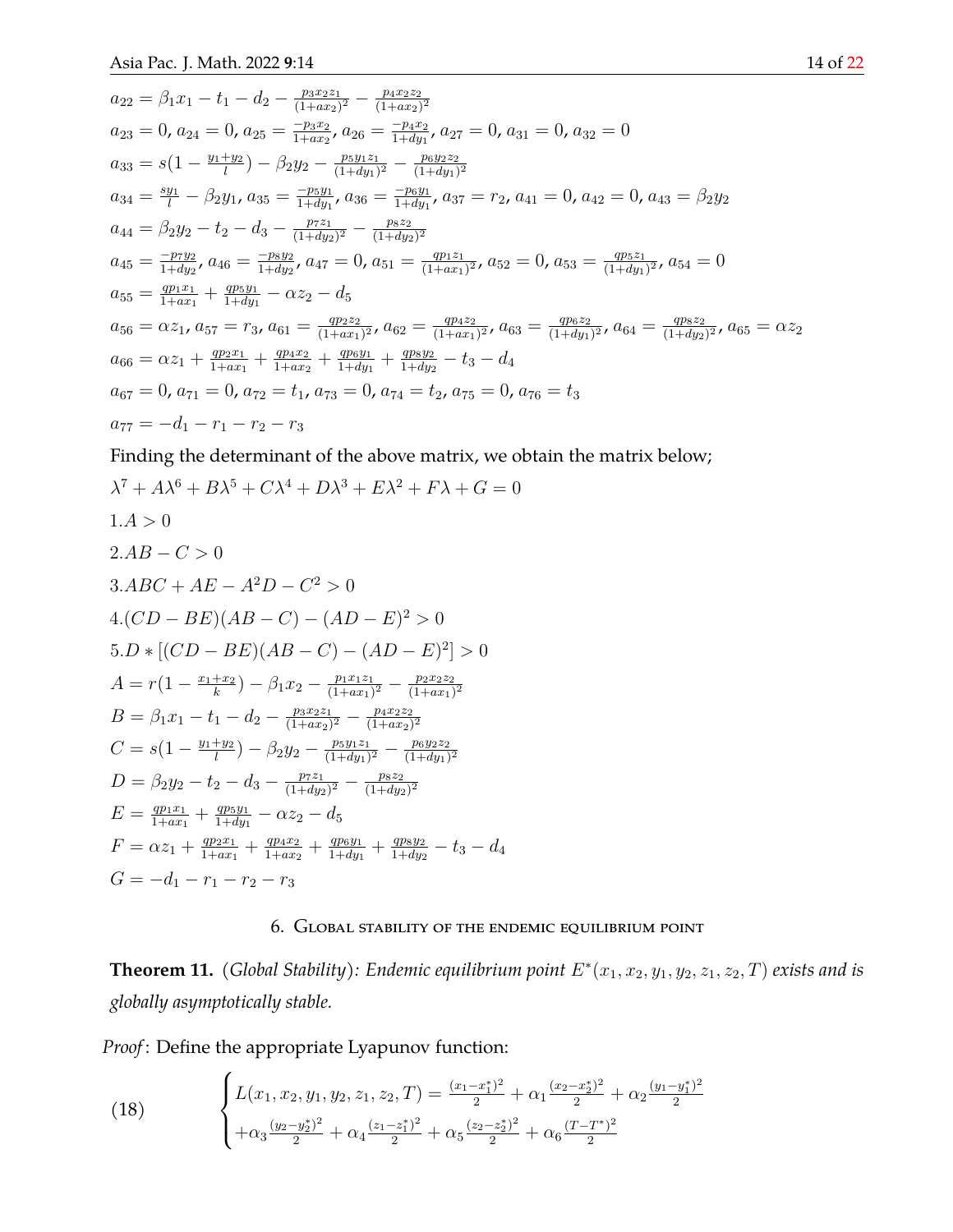Where;  $\alpha_1, \alpha_2, \alpha_3, \alpha_4, \alpha_5, \alpha_6 > 0$  are chosen properly such that  $\frac{dL}{dt} \leq 0$ ,

 $\forall (x_1,x_2,y_1,y_2,z_1,z_2,T)\in R_+^7$  and  $\frac{dL}{dt}\leq 0.$  This implies that  $E^*$  of the system is lyapunov stable and  $\frac{dL}{dt} < 0$ ,  $\forall (x_1, x_2, y_1, y_2, z_1, z_2, T) \in R_+^7$  near  $E^*.$  This implies  $E^*$  is globally asymptotically stable point. Now differentiate the lyapunov function  $L$  with respect to  $t$ .

(19) 
$$
\begin{cases} \frac{dL}{dt} = (x_1 - x_1^*) \frac{dx_1}{dt} + \alpha_1 (x_2 - x_2^*) \frac{dx_2}{dt} + \alpha_2 (y_1 - y_1^*) \frac{dy_1}{dt} + \alpha_3 (y_2 - y_2^*) \frac{dy_2}{dt} \\ + \alpha_4 (z_1 - z_1^*) \frac{dz_1}{dt} + \alpha_5 (z_2 - z_2^*) \frac{dz_2}{dt} + \alpha_6 (T - T^*) \frac{dT}{dt} \end{cases}
$$

Now substitute the model equation [\(2\)](#page-2-0) into (19), we have the following equation;

$$
\frac{dL}{dt} = (x_1 - x_1^*) \left[ rx_1(1 - \frac{x_1 + x_2}{k}) - \beta_1 x_1 x_2 + r_1 T - \frac{p_1 x_1 z_1}{a + x_1} - \frac{p_2 x_1 z_2}{a + x_1} \right] \n+ \alpha_1 (x_2 - x_2^*) \left[ \beta_1 x_1 x_2 - t_1 x_2 - d_2 x_2 - \frac{p_3 x_2 z_1}{a + x_2} - \frac{p_4 x_2 z_2}{a + x_2} \right] \n+ \alpha_2 (y_1 - y_1^*) \left[ sy_1(1 - \frac{y_1 + y_2}{l}) - \beta_2 y_1 y_2 + r_2 T - \frac{p_5 y_1 z_1}{d + y_1} - \frac{p_6 y_1 z_2}{d + y_1} \right] \n+ \alpha_3 (y_2 - y_2^*) \left[ \beta_2 y_1 y_2 - t_2 y_2 - d_3 y_2 - \frac{p_7 y_2 z_1}{d + y_2} - \frac{p_8 y_2 z_2}{d + y_2} \right] \n+ \alpha_4 (z_1 - z_1^*) \left[ \frac{qp_1 x_1 z_1}{a + x_1} + \frac{qp_5 y_1 z_1}{d + y_1} + r_3 T - \alpha z_1 z_2 - d_5 z_1 \right] \n+ \alpha_5 (z_2 - z_2^*) \left[ \alpha z_1 z_2 + \frac{qp_2 x_1 z_2}{a + x_1} + \frac{qp_4 x_2 z_2}{a + x_2} + \frac{qp_6 y_1 z_2}{d + y_1} + \frac{qp_8 y_2 z_2}{d + y_2} - t_3 z_2 - d_4 z_2 \right] \n+ \alpha_6 (T - T^*) \left[ t_1 x_2 + t_2 y_2 + t_3 z_2 - d_1 T - r_1 T - r_2 T - r_3 T \right]
$$

Now take out  $x_1, x_2, y_1, y_2, z_1, z_2, T$  from each bracket and write a change as follow;

$$
\frac{dL}{dt} = (x_1 - x_1^*)(x_1 - x_1^*) \left[ r(1 - \frac{x_1 + x_2}{k}) - \beta_1 x_2 + \frac{r_1 T}{x_1} - \frac{p_1 z_1}{a + x_1} - \frac{p_2 z_2}{a + x_1} \right] \n+ \alpha_1 (x_2 - x_2^*)(x_2 - x_2^*) \left[ \beta_1 x_1 - t_1 - d_2 - \frac{p_3 z_1}{a + x_2} - \frac{p_4 z_2}{a + x_2} \right] \n+ \alpha_2 (y_1 - y_1^*)(y_1 - y_1^*) \left[ s(1 - \frac{y_1 + y_2}{l}) - \beta_2 y_2 + \frac{r_2 T}{y_1} - \frac{p_5 z_1}{d + y_1} - \frac{p_6 z_2}{d + y_1} \right] \n+ \alpha_3 (y_2 - y_2^*)(y_2 - y_2^*) \left[ \beta_2 y_1 - t_2 - d_3 - \frac{p_7 z_1}{d + y_2} - \frac{p_8 z_2}{d + y_2} \right] \n+ \alpha_4 (z_1 - z_1^*)(z_1 - z_1^*) \left[ \frac{qp_1 x_1}{a + x_1} + \frac{qp_5 y_1}{d + y_1} + \frac{r_3 T}{z_1} - \alpha z_2 - d_5 \right] \n+ \alpha_5 (z_2 - z_2^*)(z_2 - z_2^*) \left[ \alpha z_1 + \frac{qp_2 x_1}{a + x_1} + \frac{qp_4 x_2}{a + x_2} + \frac{qp_6 y_1}{d + y_1} + \frac{qp_8 y_2}{d + y_2} - t_3 - d_4 \right] \n+ \alpha_6 (T - T^*)(T - T^*) \left[ \frac{t_1 x_2}{T} + \frac{t_2 y_2}{T} + \frac{t_3 z_2}{T} - d_1 - r_1 - r_2 - r_3 \right]
$$

By rearranging, it is obtained that;

$$
\frac{dL}{dt} = -(x_1 - x_1^*)^2 \left[ -r(1 - \frac{x_1 + x_2}{k}) + \beta_1 x_2 - \frac{r_1 T}{x_1} + \frac{p_1 z_1}{a + x_1} + \frac{p_2 z_2}{a + x_1} \right] \n- \alpha_1 (x_2 - x_2^*)^2 \left[ -\beta_1 x_1 + t_1 + d_2 + \frac{p_3 z_1}{a + x_2} + \frac{p_4 z_2}{a + x_2} \right] \n- \alpha_2 (y_1 - y_1^*)^2 \left[ -s(1 - \frac{y_1 + y_2}{l}) + \beta_2 y_2 - \frac{r_2 T}{y_1} + \frac{p_5 z_1}{d + y_1} + \frac{p_6 z_2}{d + y_1} \right] \n- \alpha_3 (y_2 - y_2^*)^2 \left[ -\beta_2 y_1 + t_2 + d_3 + \frac{p_7 z_1}{d + y_2} + \frac{p_8 z_2}{d + y_2} \right] \n- \alpha_4 (z_1 - z_1^*)^2 \left[ -\frac{q p_1 x_1}{a + x_1} - \frac{q p_3 y_1}{d + y_1} - \frac{r_3 T}{z_1} + \alpha z_2 + d_5 \right] \n- \alpha_5 (z_2 - z_2^*)^2 \left[ -\alpha z_1 - \frac{q p_2 x_1}{a + x_1} - \frac{q p_4 x_2}{a + x_2} - \frac{q p_6 y_1}{d + y_1} - \frac{q p_8 y_2}{d + y_2} + t_3 + d_4 \right] \n- \alpha_6 (T - T^*)^2 \left[ -\frac{t_1 x_2}{T} - \frac{t_2 y_2}{T} - \frac{t_3 z_2}{T} + d_1 + r_1 + r_2 + r_3 \right]
$$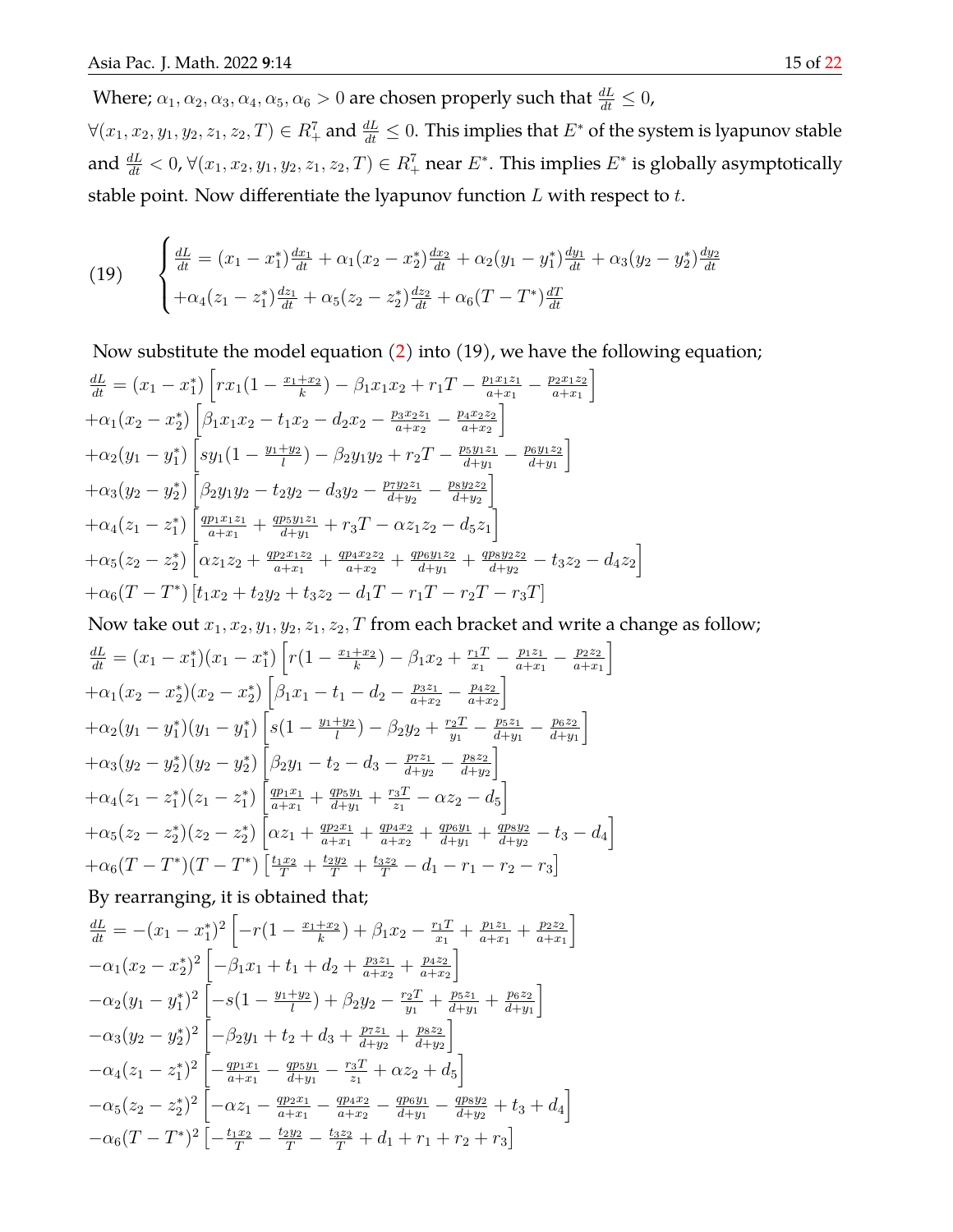Thus, it is possible to set  $\alpha_1,\alpha_2,\alpha_3,\alpha_4,\alpha_5,\alpha_6$  such that  $\frac{dL}{dt}\leq 0$  and endemic equilibrium point  $E^*$  is globally stable point.

### 7. Basic Reproduction number

The basic reproduction number denoted by  $R_0$  and defined as the expected number of individual getting secondary infections among the whole susceptible population (Bornaa, 2016). This number shows a potential for the spread of disease within a given population. When  $R_0 < 1$ , each infected individual produces an average less than one new infected individual so that the disease is expected to die out. On the other hand, if  $R_0 > 1$ , then each individual produces more than one new infected individual so that the disease is expected to continue spreading in the population.

**Theorem 12.** *The basic reproduction number for infected wildebeest at a disease free equilibrium point (DFEP)*

$$
E^*(x_1, 0, y_1, 0, z_1, 0, 0) = \left(\frac{d_5a}{qp_1 - d_5}, 0, \frac{d_5d}{qp_5 - d_5}, 0, \frac{rags(kqlp_1 - kd_5 - d_5a)}{(qp_1 - d_5)(qp_5 - d_5)kl}, 0, 0\right)
$$
 is given as;  
\n
$$
R_{01} = \frac{\beta_1 d_5 \alpha kl(qp_1 - d_5)(qp_5 - d_5)}{kl(qp_1 - d_5)^2 (qp_5 - d_5)(t_1 + d_2) + psrags(kqlp_1 - kd_5 - d_5a)}.
$$

*Proof* : Consider the infected wildebeest in (1), we have the following model equation;

$$
\frac{dx_2}{dt} = \beta_1 x_1 x_2 - t_1 x_2 - d_2 x_2 - \frac{p_3 x_2 z_1}{1 + a x_2} - \frac{p_4 x_2 z_2}{1 + a x_2}
$$
\n
$$
= \left(\beta_1 x_1 - t_1 - d_2 - \frac{p_3 z_1}{1 + a x_2} - \frac{p_4 z_2}{1 + a x_2}\right) x_2
$$

Now, let us define the function;  $F = \beta_1 x_1$ ,  $V = t_1 + d_2 + \frac{p_3 z_1}{1 + a x_1}$  $\frac{p_3z_1}{1+ax_2} + \frac{p_4z_2}{1+ax}$  $_{1+ax_2}$ 

To evaluate F at V at DFEP  $E^*(x_1, 0, y_1, 0, z_1, 0, 0)$  is given as;

$$
F = \frac{\beta_1 d_5 a}{qp_1 - d_5},
$$
  
\n
$$
V = (t_1 + d_2) + \frac{p_3 r a q s (kqlp_1 - k d_5 - d_5 a)}{(qp_1 - d_5)(qp_5 - d_5)kl} = \frac{kl(qp_1 - d_5)(qp_5 - d_5)(t_1 + d_2) + p_3 r a q s (kqlp_1 - k d_5 - d_5 a)}{(qp_1 - d_5)(qp_5 - d_5)kl}
$$
  
\n
$$
FV^{-1} = R_{01} = \frac{\beta_1 d_5 a k l(qp_1 - d_5)(qp_5 - d_5)}{k l(qp_1 - d_5)^2 (qp_5 - d_5)(t_1 + d_2) + p_3 r a q s (kqlp_1 - k d_5 - d_5 a)}
$$

**Theorem 13.** *The basic reproduction number for infected zebra at a disease free equilibrium point (DFEP)*

$$
E^*(x_1, 0, y_1, 0, z_1, 0, 0) = \left(\frac{d_5a}{qp_1 - d_5}, 0, \frac{d_5d}{qp_5 - d_5}, 0, \frac{rags(kqlp_1 - kd_5 - d_5a)}{(qp_1 - d_5)(qp_5 - d_5)kl}, 0, 0\right)
$$
 is given as;  
\n
$$
R_{02} = \frac{\beta_2 d_5dkl(qp_5 - d_5)(qp_1 - d_5)}{kl(qp_5 - d_5)^2(qp_1 - d_5)(tz + d_3) + p_7rags(kqlp_5 - kd_5 - d_5d)}
$$

*Proof* : Consider the infected zebra in (1), we have the following model equation;

$$
\frac{dy_2}{dt} = \beta_2 y_1 y_2 - t_2 y_2 - d_3 y_2 - \frac{p_7 y_2 z_1}{1 + dy_2} - \frac{p_8 y_2 z_2}{1 + dy_2}
$$

$$
= \left(\beta_2 y_1 - t_2 - d_3 - \frac{p_7 z_1}{1 + dy_2} - \frac{p_8 z_2}{1 + dy_2}\right) y_2
$$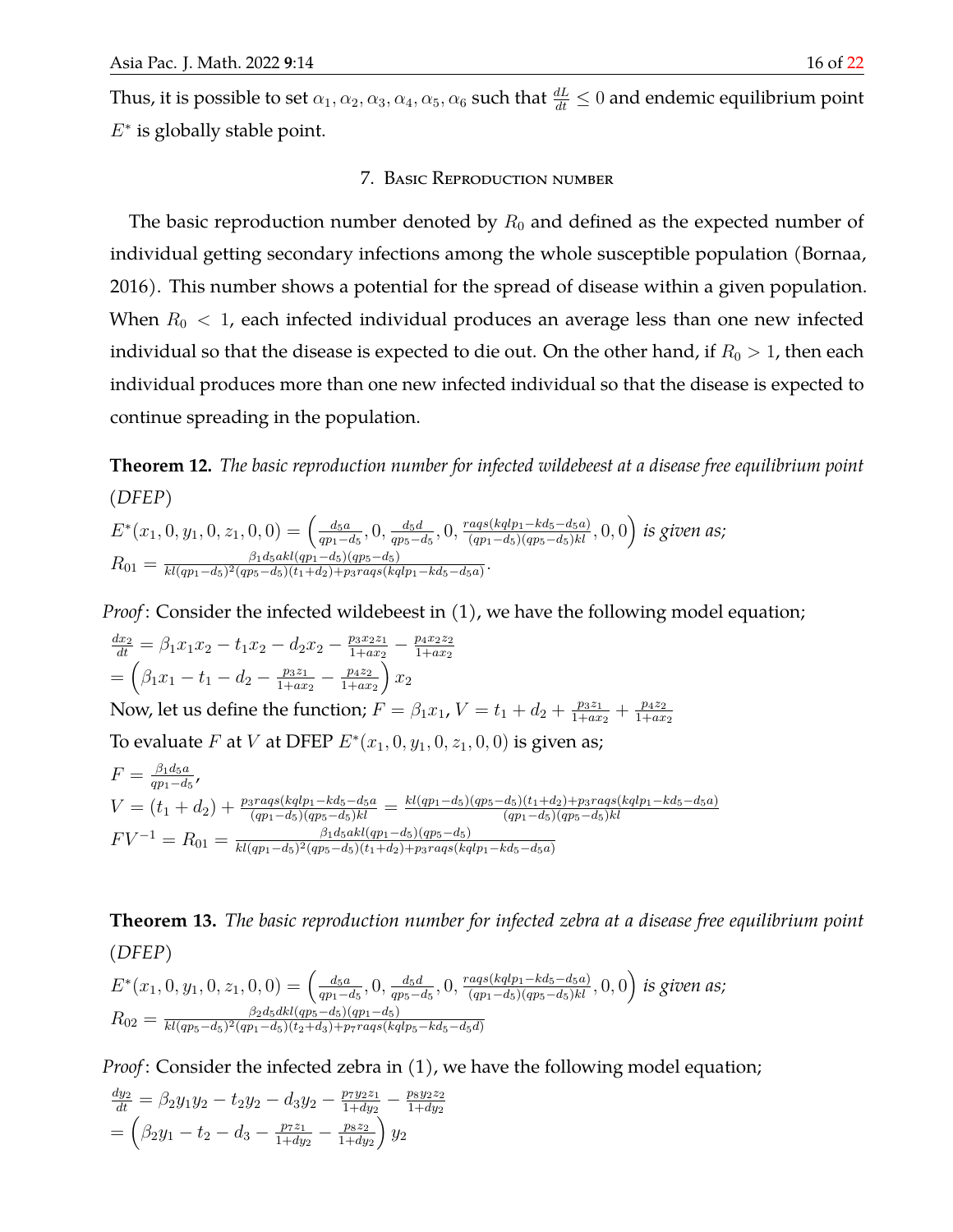Now, let us define the function;  $F = \beta_2 y_1$ ,  $V = t_2 + d_3 + \frac{p_7 z_1}{1 + d u_3}$  $\frac{p_7z_1}{1+dy_2}+\frac{p_8z_2}{1+dy}$  $1+dy_2$ To evaluate F at V at DFEP  $E^*(x_1, 0, y_1, 0, z_1, 0, 0)$  is given as;

$$
F = \frac{\beta_2 d_5 d}{qp_5 - d_5},
$$
  
\n
$$
V = (t_2 + d_3) + \frac{p_7 r a q s (k q l p_5 - k d_5 - d_5 d}{(qp_1 - d_5)(qp_5 - d_5)k l} = \frac{k l (qp_1 - d_5)(qp_5 - d_5)(t_2 + d_3) + p_7 r a q s (k q l p_1 - k d_5 - d_5 a)}{(qp_5 - d_5)(qp_1 - d_5)k l}
$$
  
\n
$$
FV^{-1} = R_{02} = \frac{\beta_2 d_5 d k l (qp_5 - d_5)(qp_1 - d_5)}{k l (qp_5 - d_5)^2 (qp_1 - d_5)(t_2 + d_3) + p_7 r a q s (k q l p_5 - k d_5 - d_5 a)}
$$

**Theorem 14.** *The basic reproduction number for infected lion at a disease free equilibrium point (DFEP)*

$$
E^*(x_1, 0, y_1, 0, z_1, 0, 0) = \left(\frac{d_5a}{qp_1 - d_5}, 0, \frac{d_5d}{qp_5 - d_5}, 0, \frac{rags(kqlp_1 - kd_5 - d_5a)}{(qp_1 - d_5)(qp_5 - d_5)kl}, 0, 0\right)
$$
 is given as;  
\n
$$
R_{03} = \frac{(t_3 + d_4)\left[\alpha z_1(qp_1 - d_5 - d_5d)(qp_5 - d_5 - d^2d_5) - qp_2d_5a(qp_5 - d_5 - d^2d_5) - qp_6d_5d(qp_1 - d_5 - a^2d_5)\right]}{(qp_1 - d_5 - a^2d_5)(qp_5 - d_5 - d_5d)}
$$

*Proof* : Consider the infected zebra in (1), we have the following model equation;

 $\frac{dz_2}{dt} = \alpha z_1 z_2 + \frac{qp_2x_1z_2}{a+x_1}$  $\frac{p_2x_1z_2}{a+x_1}+\frac{qp_4x_2z_2}{a+x_2}$  $\frac{p_4x_2z_2}{a+x_2}+\frac{qp_6y_1z_2}{d+y_1}$  $\frac{p_6y_1z_2}{d+y_1}+\frac{qp_8y_2z_2}{d+y_2}$  $\frac{p_8y_2z_2}{d+y_2}-t_3z_2-d_4z_2$  $=\left(\alpha z_1-t_3-d_4+\frac{qp_2x_1}{q_1+x_1}\right)$  $\frac{qp_2x_1}{a+x_1} + \frac{qp_4x_2}{a+x_2}$  $\frac{qp_4x_2}{a+x_2}+\frac{qp_6y_1}{d+y_1}$  $\frac{qp_6y_1}{d+y_1} + \frac{qp_8y_2}{d+y_2}$  $\frac{d+y_2}{2}$  $\big)$   $z_2$ Now, let us define the function;  $F = \alpha z_1$  and  $V = t_3 + d_4 - \frac{qp_2x_1}{a+x_1}$  $\frac{qp_2x_1}{a+x_1} - \frac{qp_4x_2}{a+x_2}$  $\frac{qp_4x_2}{a+x_2} - \frac{qp_6y_1}{d+y_1}$  $\frac{qp_6y_1}{d+y_1} - \frac{qp_8y_2}{d+y_2}$  $\frac{qp_8y_2}{d+y_2}.$  Hence  $F$  and  $V$  at DFEP is given as;  $F = \frac{\alpha z_1(t_3+d_4)}{a n_1 - d_5 - a^2 d_5}$  $\overline{q p_1 - d_5 - a^2 d_5}$  $V^{-1} = \frac{t_3 + d_4(qp_5 - d_5 - d_5d)}{((qn_1 - d_5 - d_5d) - and_5d - and_5d)}$  $\frac{\iota_3+a_4(qp_5-a_5-a_5a)}{((qp_1-d_5-d_5d)-qp_2d_5a-qp_6d_5d)(qp_1-d_5-a^2d_5)}$ . Hence the the basic reproduction number for the infected lion is given as;  $R_{03} = \frac{(t_3+d_4)\left[\alpha z_1(qp_1-d_5-d_5d)(qp_5-d_5-d^2d_5) - qp_2d_5a(qp_5-d_5-d^2d_5) - qp_6d_5d(qp_1-d_5-a^2d_5)\right]}{(qp_1-d_5-a^2d_5)(qp_5-d_5-d_5d)}$ 

 $(qp_1-d_5-a^2d_5)(qp_5-d_5-d_5d)$ 

#### 8. Numerical Simulation

Analytical studies can never be completed without numerical verification of the derived results. In this section we present a computer simulation of some solutions of the system $(1)$ using Rung-Kutta iteration scheme. Beside verification of our analytical findings, these numerical solutions are very important from practical point of view. Parameters are chosen following realistic ecological observation, so they are hypothetical. Parameter values are;  $r = 11.2$ ,  $s = 10$ ,  $k = 30$ ,  $l = 20$ ,  $\beta_1 = 1.2$ ,  $\beta_2 = 1$ ,  $\alpha = 1.2$ ,  $r_1 = 0.001$ ,  $r_2 = 0.01$ ,  $r_3 = 0.02$ ,  $p_1 = 0.2$ ,  $p_2 = 0.3$ ,  $p_3 = 0.4$ ,  $p_4 = 0.2$ ,  $p_5 = 0.2$ ,  $p_6 = 0.2$ ,  $p_7 = 0.3$ ,  $p_8 = 0.4$ ,  $a = 0.5$ ,  $d = 0.5$ ,  $t_1 = 0.01$ ,  $t_2 = 0.02$ ,  $t_3 = 0.01$ ,  $d_1 = 0.05$ ,  $d_2 = 0.4$ ,  $d_3 = 0.08$ ,  $d_4 = 0.01$ ,  $q = 0.25$ . Figure 1 show how the population varies with time.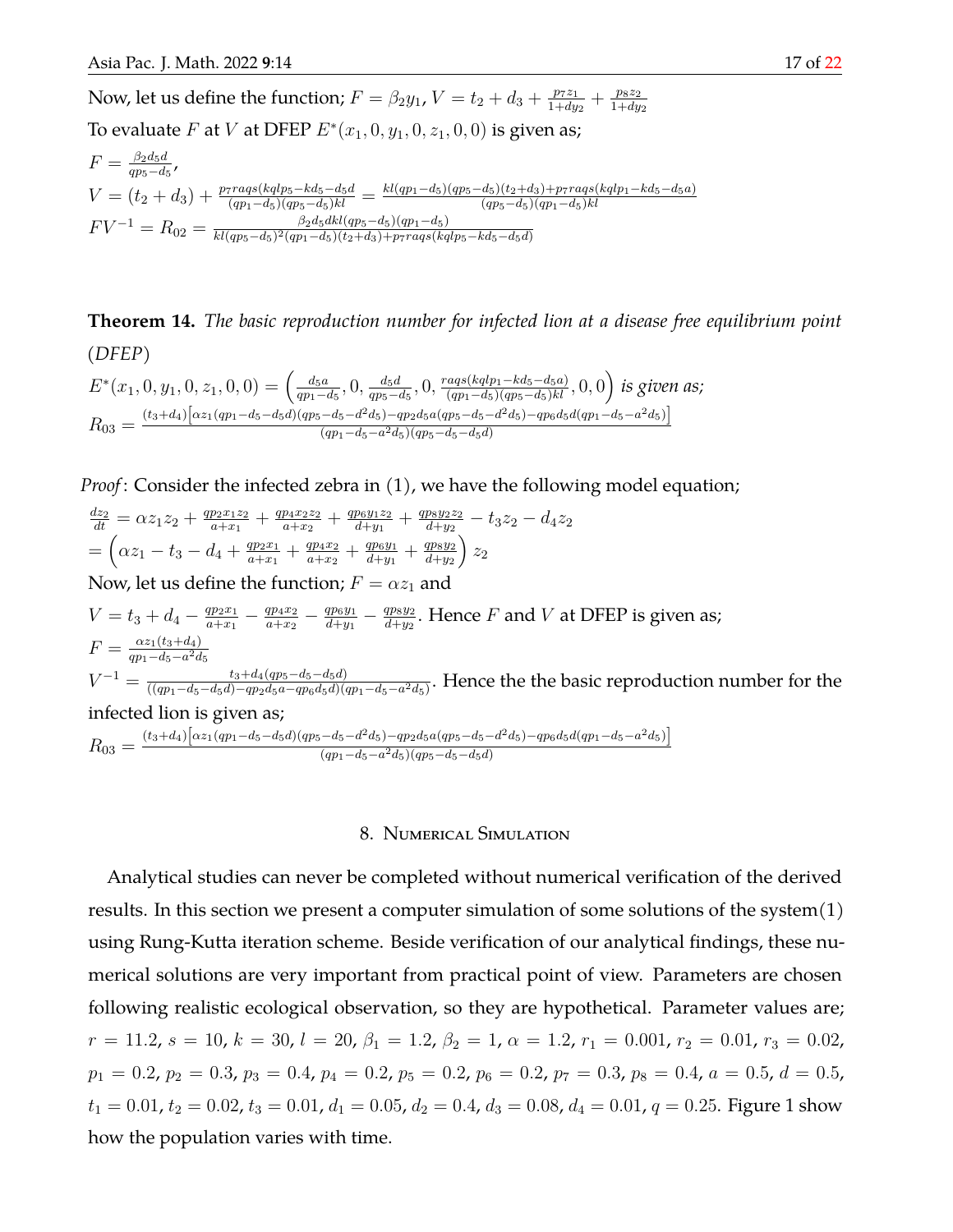

Figure 1. *Variation of model sub-population in relation to time*



FIGURE 2. *Variation of wildebeest population with different values of*  $\beta_1$ 



FIGURE 3. *Variation of zebra population with different values of*  $\beta_2$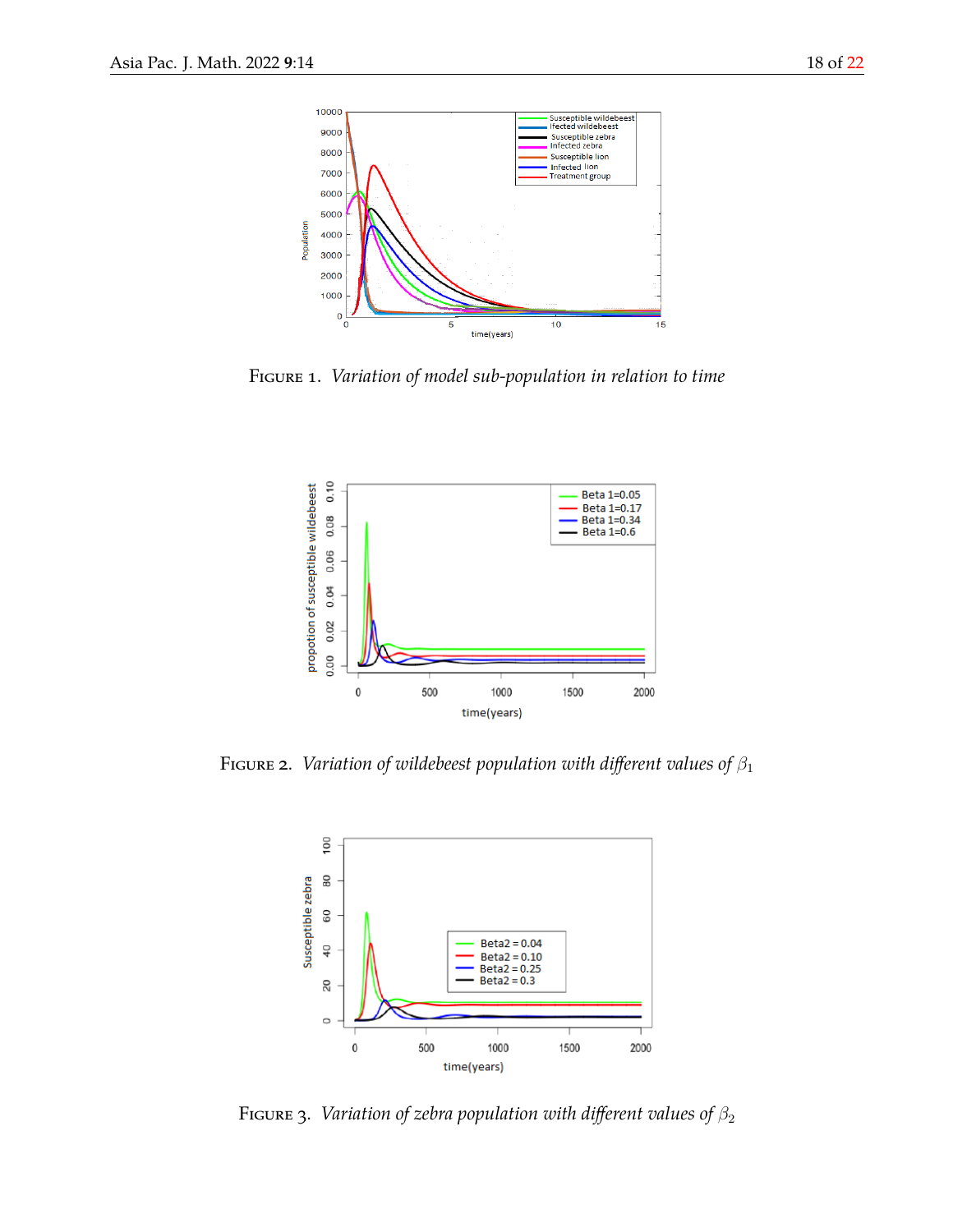

FIGURE 4. *Variation of lion population with different values of*  $\alpha$ 

Figure 1,2,3 and 4 shows that high infection results in the whole prey-predator population declining at a certain level. Therefore it is better to implement treatment mechanism to sustain stability of the ecosystem. Figure 5, 6 and 7 shows that as the treatment rate increase on infected prey-predator then the infected prey and predator is recovering and move to the susceptible classes, hence this contribute to the susceptible prey-predator population to rise in number.



FIGURE 5. *Variation of wildebeest population with different values of*  $t_1$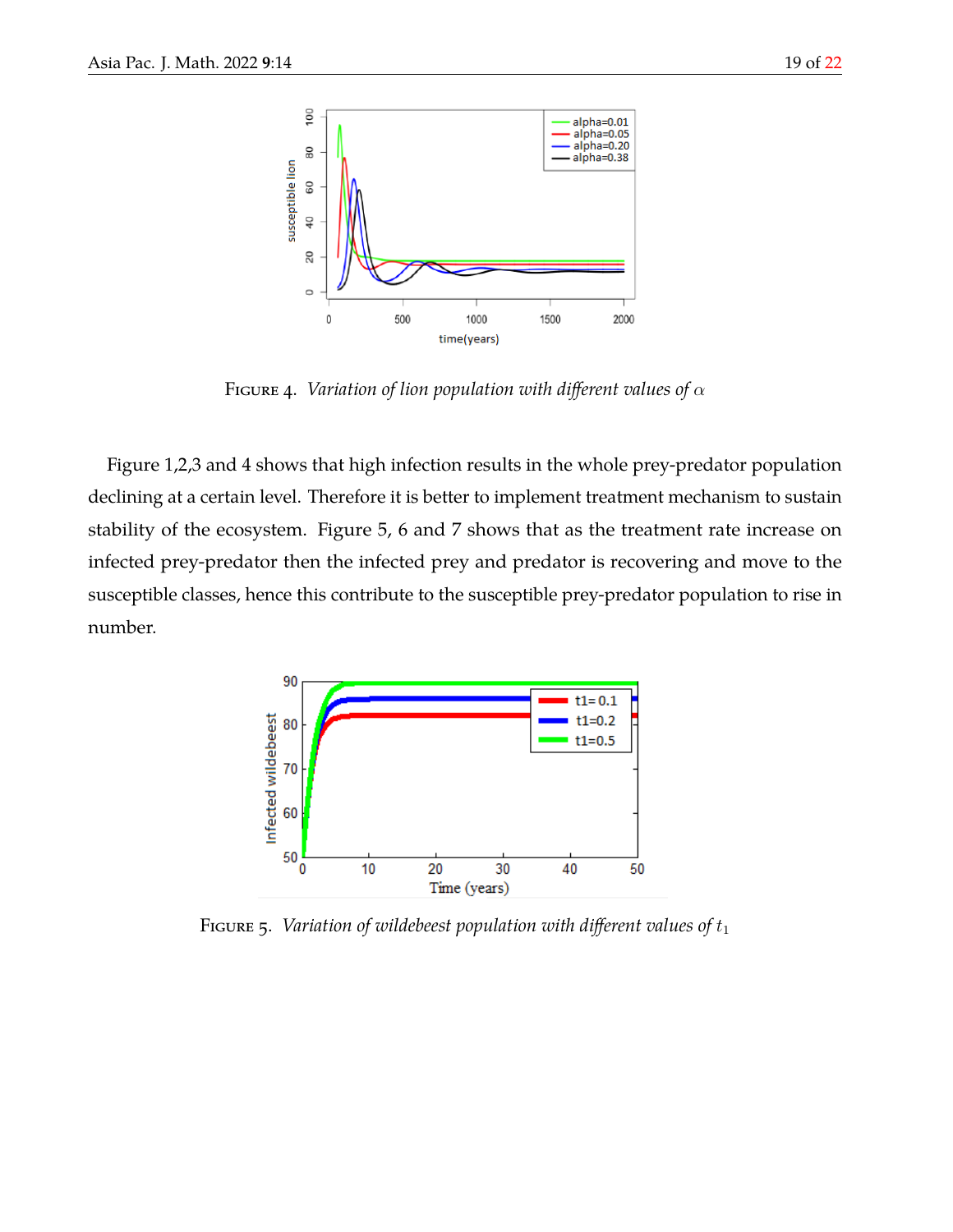

FIGURE 6. *Variation of zebra population with different values of*  $t_2$ 



FIGURE 7. *Variation of lion population with different values of*  $t_3$ 

## 9. Discussion and Conclusion

In this paper, it can be concluded that, the formulated model is mathematically meaningful, valid and biologically well posed by providing boundness, positivity and existence of the solutions of the model. Trivial, axial, disease free and endemic equilibrium points are investigated. Moreover in our model, it is observed that, the trivial equilibrium point is always asymptotically unstable. The axial equilibrium point is stable if and only if  $\beta_1 k - t_1 - d_2 < 0$ ,  $s < 0$ ,  $-t_2-d_3 < 0$ ,  $\frac{qp_1k}{1+ak}-d_5 < 0$ ,  $\frac{qp_2k}{1+ak}-d_4-t_3 < 0$  and  $-(d_1+r_1+r_2+r_3) < 0$ . Treatment is a helpful tool to minimize or eradicate infections in prey-predator system. Therefore, providing treatment in an infected prey-predator system creates an opportunity to recover from illness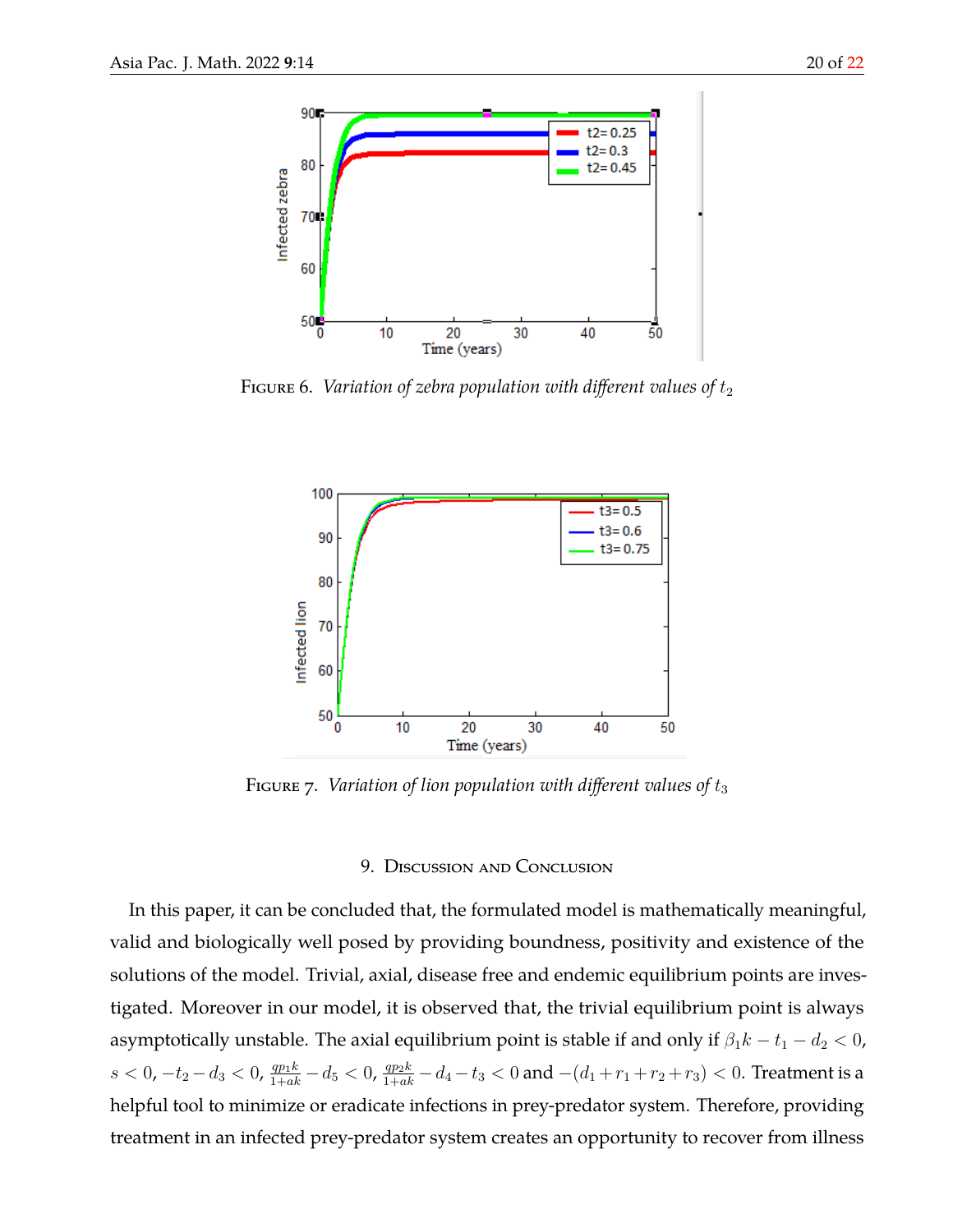and the prey-predator population can be saved and exist in a stable situation. Thus, it is recommended to apply treatment on prey-predator to make the whole prey-predator population safe and abundant in nature. One can extend this paper by assuming the predator grows logistically or by adding parameters like death rate on prey or by including other variables like vaccination, immigration, migration on prey-predator systems and this things can be considered as limitations of this paper.

### **ACKNOWLEDGEMENT**

We acknowledge the Dar es salaam Institute of Technology and Serengeti National Park (SENAPA) for their support.

#### Conflict of interest

There is no any potential conflict of interest regarding the publication of this paper.

### DATA AVAILABILITY

All data used are obtained from different studies which have been cited in the manuscript. There is no restriction on the availability of the data.

## AUTHOR'S CONTRIBUTIONS

Raymond Charles contributed to model formulation and analysis, Oluwole Daniel Makinde and Monica Kung'aro contributed to supervision, writing and review of the paper.

#### **REFERENCES**

- <span id="page-20-2"></span>[1] A. Hugo, O.D. Makinde, S. Kumar, F.F. Chibwana, Optimal control and cost effectiveness analysis for Newcastle disease eco-epidemiological model in Tanzania, J. Biol. Dyn. 11 (2016), 190–209. [https://doi.](https://doi.org/10.1080/17513758.2016.1258093) [org/10.1080/17513758.2016.1258093](https://doi.org/10.1080/17513758.2016.1258093).
- <span id="page-20-4"></span>[2] A. Hugo, E.S. Massawe, O.D. Makinde, An eco-epidemiological mathematical model with treatment and disease infection in both prey and predator population, J. Ecol. Nat. Environ. 4 (2012), 266-273, <https://doi.org/10.5897/jene12.013>.
- <span id="page-20-1"></span>[3] R.M. Anderson, R.M. May, The population dynamics of microparasites and their invertebrate hosts, Phil. Trans. R. Soc. Lond. B. 291 (1981), 451–524. <https://doi.org/10.1098/rstb.1981.0005>.
- <span id="page-20-3"></span>[4] P.O. Lolika, S. Mushayabasa, Dynamics and stability analysis of a Brucellosis model with two discrete delays, Discr. Dyn. Nat. Soc. 2018 (2018), 6456107. <https://doi.org/10.1155/2018/6456107>.
- <span id="page-20-0"></span>[5] J.B. Victoria, Computer modelling of serengeti-mara ecosystem, PhD dissertation, University of Leeds, 2003.